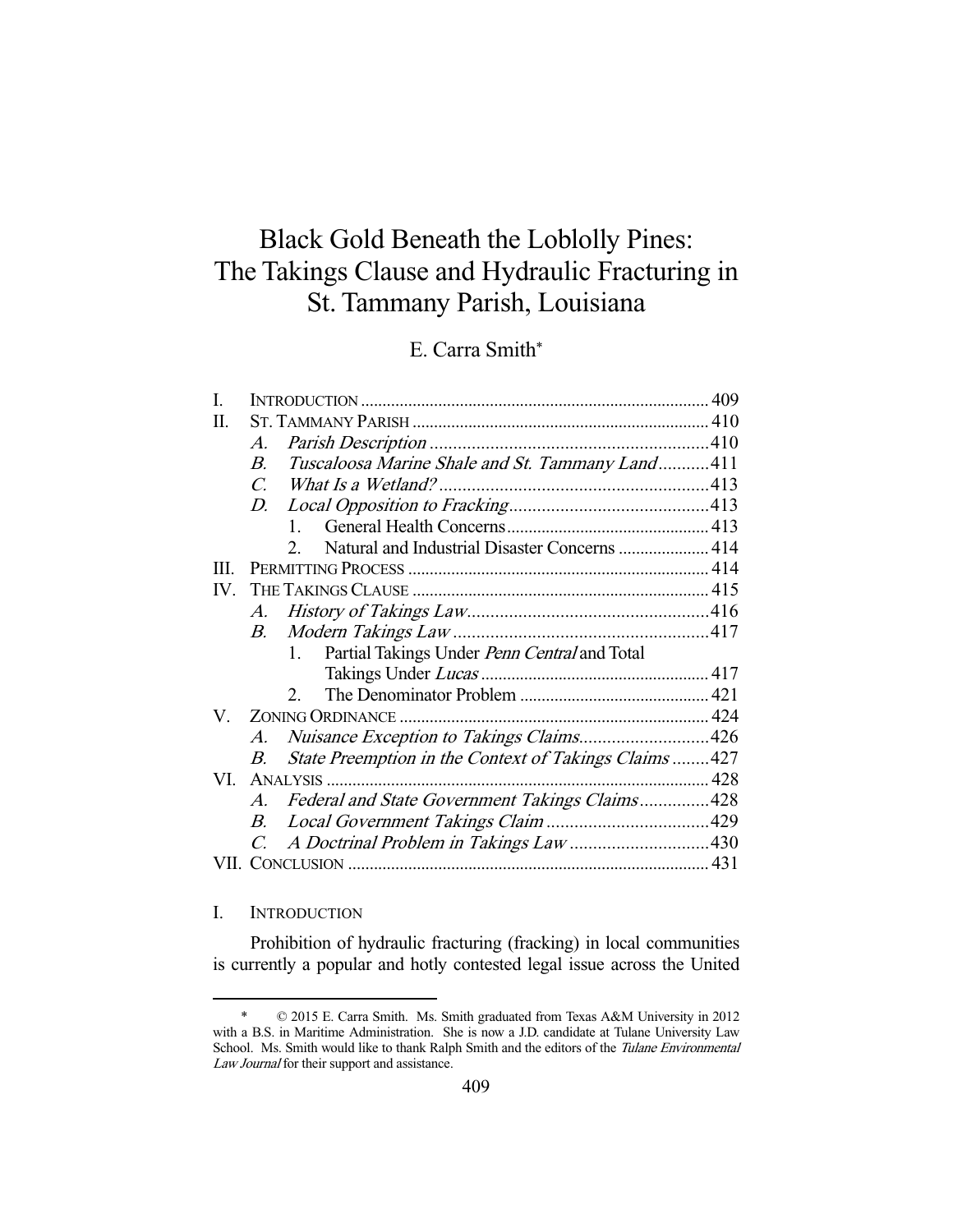States. Most of the legal analysis that has arisen out of local fracking issues has addressed state preemption of local ordinances, as well as state constitutional issues. One legal doctrine that is often mentioned, but rarely analyzed, in the context of fracking is that of the Takings Clause. Takings law is an unclear area of U.S. constitutional law. There is no jurisprudence on the Takings Clause with regard to fracking. However, a group of mineral rights owners from Denton, Texas, recently filed a Takings claim in a federal district court, alleging that Denton's drilling moratoria constitute a taking.<sup>1</sup> Mineral rights owners in St. Tammany Parish, Louisiana, now face similar battles against other private property owners who are concerned about the health risks of fracking in St. Tammany Parish. The state has already brought the Takings Clause to the attention of their opponents.<sup>2</sup>

## II. ST. TAMMANY PARISH

### A. Parish Description

-

St. Tammany Parish,<sup>3</sup> Louisiana, is located on the northern shore of Lake Pontchartrain, approximately twenty miles from New Orleans. The parish is celebrated amongst residents and visitors alike for its unique history and natural resources, which invite both cultural and ecological tourism.4 A popular residence choice for city commuters, St. Tammany Parish is the most affluent parish in the state, with an average adjusted gross income 28% higher than the state average,<sup>5</sup> and is also Louisiana's fastest-growing community.<sup>6</sup> In the parish's third quarter of 2014 alone, commercial building permit grants increased 69.3%, employment growth

<sup>1.</sup> Jess Davis, Texas City Fights Off Bid To Remand Drilling Ban Suit, LAW360 (Jan. 27, 2015, 4:14 PM), http://www.law360.com/articles/615558/texas-city-fights-off-bid-to-remand-drillingban-suit.

<sup>2.</sup> Robert Rhoden, St. Tammany Parish Can Proceed With Fracking Lawsuit, Judge Rules, NOLA.COM (Oct. 27, 2013, 3:04 PM), http://www.nola.com/crime/baton-rouge/index.ssf/ 2014/10/st\_tammany\_fracking\_case\_heard.html.

 <sup>3.</sup> Louisiana parishes are what other states call counties. See About Louisiana, LOUISIANA.GOV, http://louisiana.gov/Explore/About\_Louisiana/ (last visited Jan. 28, 2015).

<sup>4.</sup> Center for Cultural & Eco-Tourism, UNIV. LA. LAFAYETTE, http://ccet.louisiana.edu (last visited Jan. 28, 2015).

 <sup>5.</sup> Drew Broach, Louisiana's Highest Incomes Are Found in St. Tammany (No. 1), St. Charles (No. 4), NOLA.COM (Mar. 30, 2012, 7:15 AM), http://www.nola.com/politics/index.ssf/ 2012/03/louisianas\_highest\_incomes\_are.html.

 <sup>6.</sup> St. Tammany Parish, GREATER NEW ORLEANS, INC., http://gnoinc.org/explore-theregion/st-tammany-parish/ (last visited Jan. 28, 2015).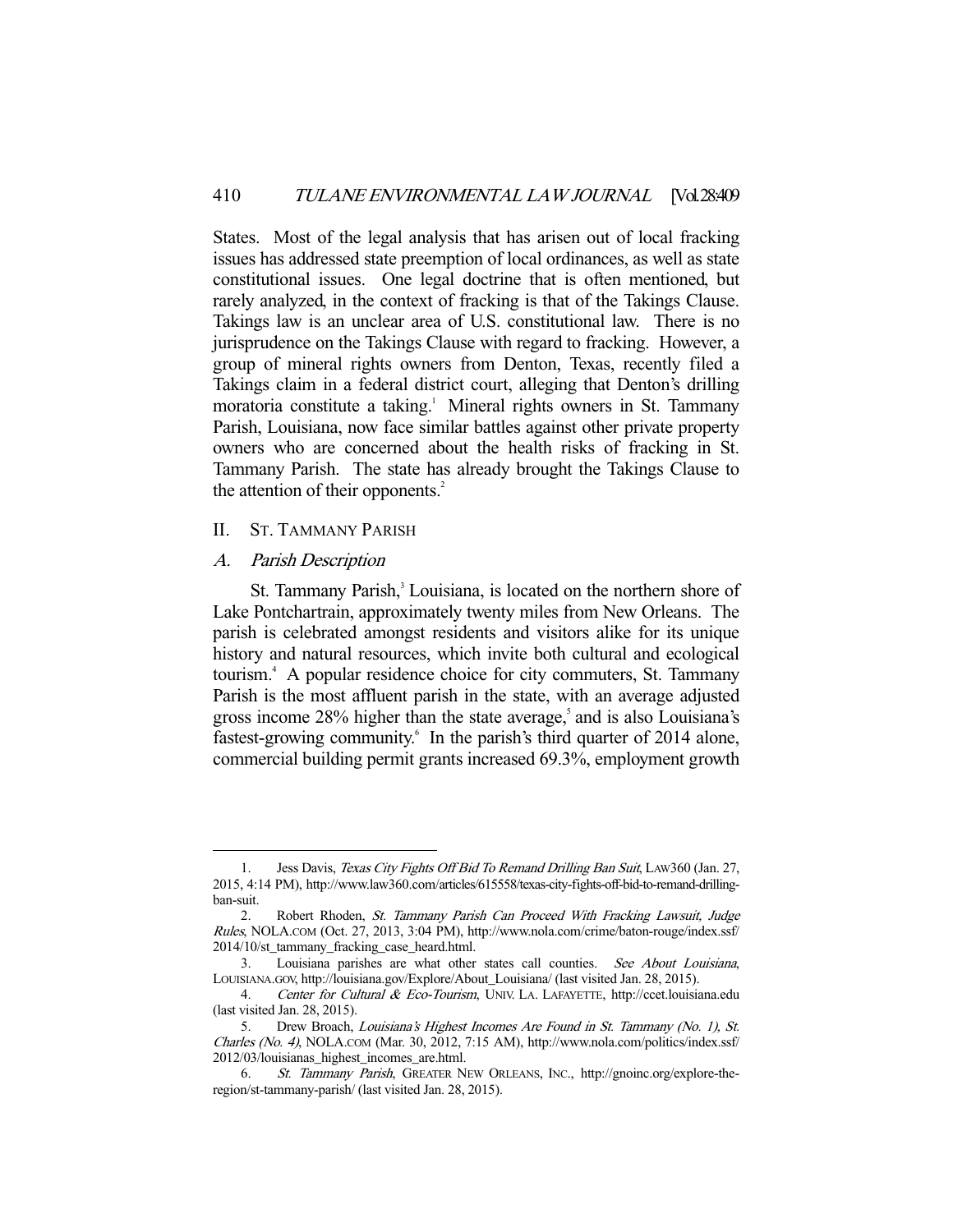increased 2.5%, and residential sales increased by  $10\%$ .<sup>7</sup> This growth was attributed to the parish's "affluence, good schools and low crime."<sup>8</sup>

 The economic development director of St. Tammany Parish predicted that by 2020, the population of the parish will surpass that of Orleans and Caddo Parishes, becoming the third most populous parish in Louisiana.<sup>9</sup> Environmental issues, including the parish's natural beauty, quality of life, and agricultural and seafood industries, are important to the residents of St. Tammany, especially during this period of rapid growth.<sup>10</sup> The St. Tammany Police Jury,<sup>11</sup> in its planning process known as New Directions 2025, stated, "[O]ur parish will afford all residents the opportunity to live, learn, work, play, and retire in a vibrant and cohesive community that respects and balances our natural resources and environment with our human potential and needs."<sup>12</sup> Most recently, the "needs" of the parish have centered around the issue of fracking, with sharply divided perspectives amongst the residents regarding the advantages and disadvantages of fracking in the community.

## B. Tuscaloosa Marine Shale and St. Tammany Land

 The middle section of Louisiana, including St. Tammany Parish, rests above the Tuscaloosa Marine Shale, which "is a sedimentary rock formation that consist of organic-rich fine-grained materials (sediments) deposited in a marine environment that existed across the Gulf Coast region approximately 90 million years ago."<sup>13</sup> The Shale contains "natural gas, condensate and crude oil."<sup>14</sup> On average, there are approximately 1,060.61 barrels of oil under each acre in the Tuscaloosa

<sup>7.</sup> Sara Pagones, *Commercial Building Permits Jump in St. Tammany*, NEW ORLEANS ADVOC. (Dec. 22, 2014), http://www.theneworleansadvocate.com/news/sttammany/11127965- 171/commercial-building-permits-jump-in.

<sup>8.</sup> *Id.*<br>9. *Id.* 

 <sup>9.</sup> Id.

<sup>10.</sup> See Alana A. Carmon, St. Tammany Parish, CENTER FOR CULTURAL & ECO-TOURISM, UNIV. LA. LAFAYETTE, http://ccet.louisiana.edu/tourism/parishes/Florida\_Parishes/sainttammany. html (last visited Feb. 8, 2015).

 <sup>11.</sup> Police juries in Louisiana are analogous to county commissions or county legislatures in common law jurisdictions. See POLICE JURY ASS'N LA., http://www.lpgov.org (last visited Jan. 28, 2015).

 <sup>12.</sup> Bureau of Governmental Research, Slip-Sliding Away? The Challenge of Implementing St. Tammany's Vision for Growth Management, EMERGING ISSUES 1, 3 (Nov. 2003), http://www.bgr.org/files/reports/Slip-SlidingAway.pdf.

 <sup>13.</sup> Tuscaloosa Marine Shale, LA. DEP'T NAT. RESOURCES, http://dnr.louisiana.gov/index. cfm?md=pagebuilder&tmp=home&pid=909 (last visited Jan. 28, 2015).

<sup>14.</sup> Wilma Subra, Leasing and Fracking the Tuscaloosa Marine Shale in St. Tammany Parish, LA. ENVTL. ACTION NETWORK (June 17, 2014), http://leanweb.org/our-work/water/ fracking/leasing-and-fracking-the-tuscaloosa-marine-shale-in-st-tammany-parish.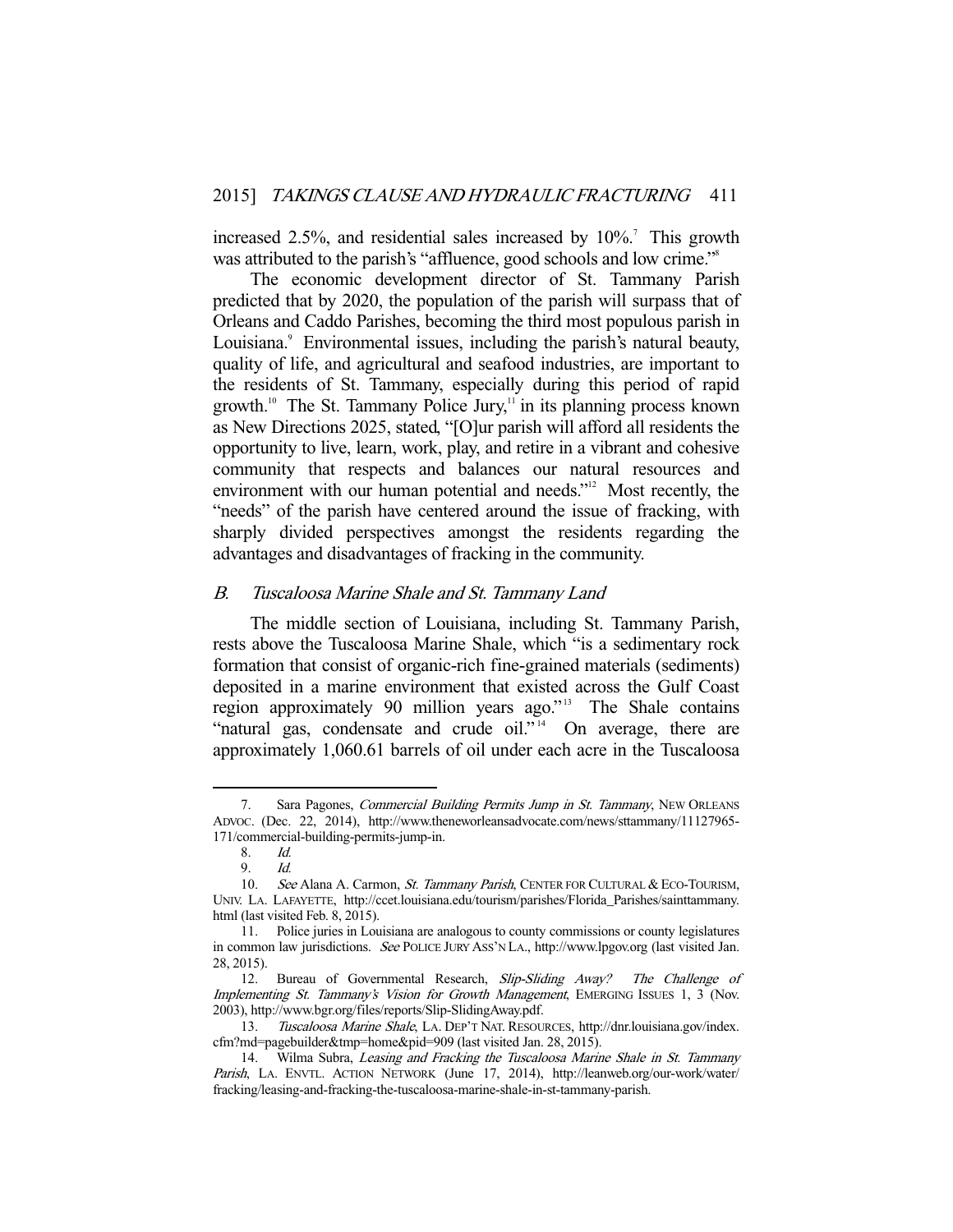Marine Shale. If the reserves underneath St. Tammany Parish equal that average, the parish holds approximately 434,756,251.2 barrels of crude oil.15 At the current (January 2015) price per barrel of crude oil of  $$44.47$ <sup>16</sup> that amounts to over \$19 billion worth of crude oil underneath St. Tammany Parish.<sup>17</sup>

 Helis Oil & Gas Company (Helis) leased 43,000 acres of land in St. Tammany Parish on October 1, 2013, for the purpose of "exploring, drilling and producing oil and gas."<sup>18</sup> Since then, the company has leased or acquired options to at least an additional 17,000 acres in the parish.<sup>19</sup> Helis is actively pursuing a drill site on 3.21 acres of a 960-acre tract of land, which involves unitization of that land.<sup>20</sup> Unitization is the process by which property owners coordinate their interests over a single reservoir.<sup>21</sup> It serves to prevent "competitive drilling and production with consequent economic and physical waste."<sup>22</sup> Approximately 90% of the 960-acre tract of land is classified as wetlands, and approximately 88% of the 3.21-acre portion of the tract is classified as wetlands.<sup>23</sup>

22. Id. at 7.

 <sup>15.</sup> The Tuscaloosa Marine Shale holds seven billion barrels of crude oil over 6.6 million acres, which means that there are approximately 1,060.61 barrels of oil under each acre on average. The shale lies beneath three-fourths of St. Tammany Parish, which amounts to an area of 409,920 acres over crude oil. Multiplying 409,920 acres times the average of 1,060.61 barrels per acre amounts to approximately 434,765,251.2 barrels of crude oil in total underneath St. Tammany Parish. See id.

 <sup>16.</sup> Crude Oil, NASDAQ, http://www.nasdaq.com/markets/crude-oil.aspx (last visited Jan. 29, 2015).

 <sup>17.</sup> This calculation is based on averages over the entire Tuscaloosa Marine Shale and is a modest estimate, since the shale is thickest in the southern parts of the Florida Parishes, which include St. Tammany Parish. Subra, supra note 14; Florida Parishes, NAT'L PARK SERV., U.S. DEP'T INTERIOR, http://www.nps.gov/nr/travel/louisiana/parishes.htm (last visited Jan. 28, 2015).

<sup>18.</sup> Subra, *supra* note 14.<br>19. See Faimon A. Rober

See Faimon A. Roberts, III, Energy Company with Fracking Plans Eyes 60,000 Acres in St. Tammany Parish, ADVOCATE (May 14, 2014), http://theadvocate.com/news/neworleans/ 9026463-148/energy-company-with-fracking-plans.

<sup>20.</sup> *Id.*; Application for Department of the Army Permit from Helis Oil & Gas Co., LLC, U.S. ARMY CORPS ENGINEERS (Oct. 14, 2014), http://www.mvn.usace.army.mil/Portals/56/docs/ regulatory/publicnotices/Helis%20PN%20revised%20all%20Oct-2014%20.pdf.

<sup>21.</sup> Jaqueline Lang Weaver & David F. Asmus, Unitizing Oil and Gas Fields Around the World: A Comparative Analysis of National Laws and Private Contracts, 28 HOUS. J. INT'L L. 3, 6 (2006).

<sup>23.</sup> Faimon A. Roberts III, EPA Asks Corps To Hold Up Permit for St. Tammany Well, NEW ORLEANS ADVOC. (Dec. 19, 2014), http://www.theneworleansadvocate.com/news/11071067- 171/epa-asks-corps-to-hold; Application for Department of the Army Permit from Helis Oil & Gas Co., LLC, *supra* note 20.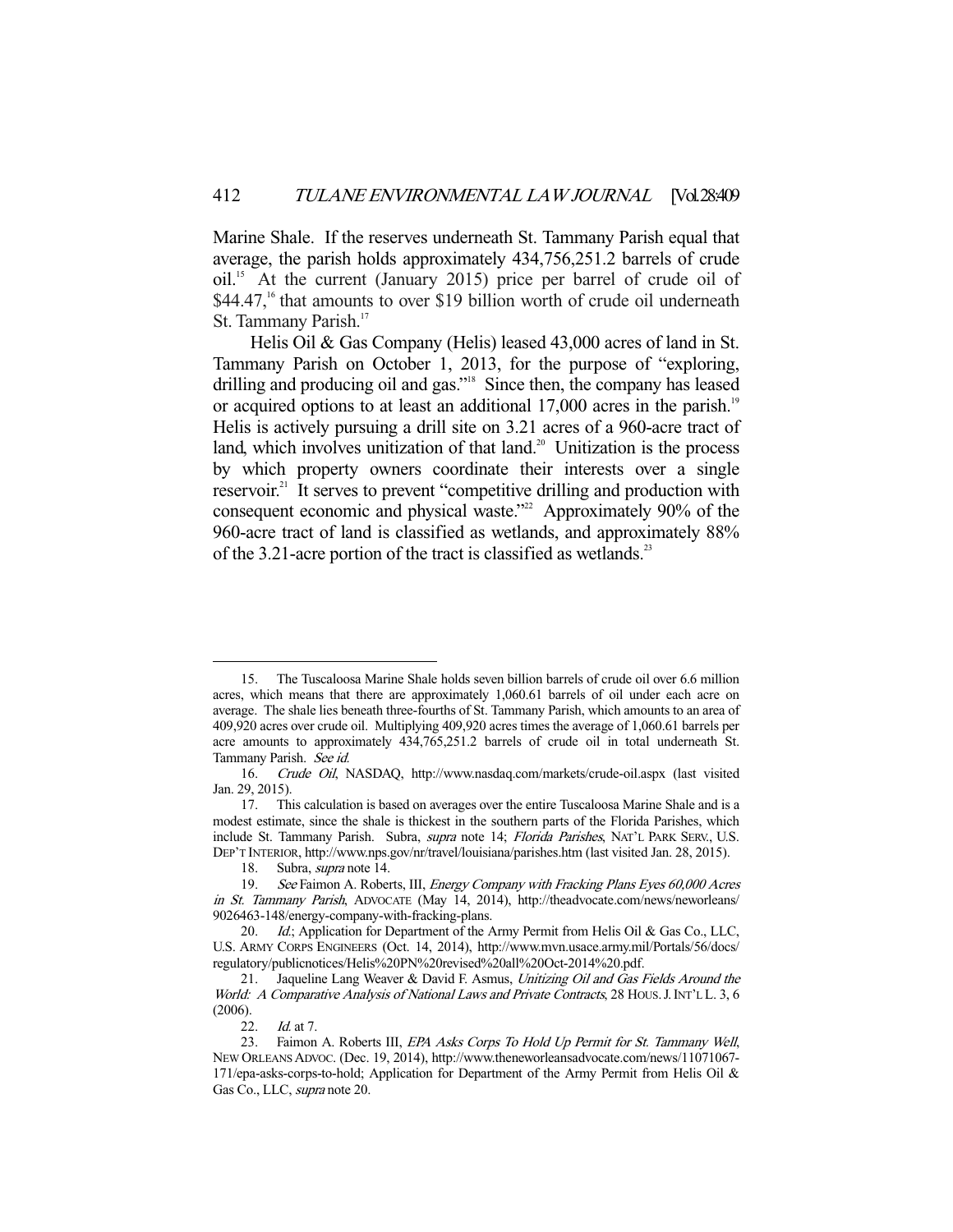#### C. What Is a Wetland?

 It may come as a surprise to some people that wetlands include more than marshlands and swamps. According to the Environmental Protection Agency (EPA), "Wetlands can be found in every county and climatic zone in the United States."24 The United States Army Corps of Engineers and the EPA define wetlands as "those areas that are inundated or saturated by surface or ground water at a frequency and duration sufficient to support, and that under normal circumstances do support, a prevalence of vegetation typically adapted for life in saturated soil conditions."25 This is significant to the issue of fracking in St. Tammany Parish because Helis and the private landowners may not have known that the 960-acre tract is 90% wetlands. The remainder of the 60,000 acres of leases and options that Helis has acquired may also be wetlands. Helis will need an additional permit to engage in fracking activity on wetland areas.<sup>26</sup> Thus, the fact that the land is wetlands is another hindrance to fracking. If the wetlands permits are denied, there is also one more opportunity for a takings claim by private property landowners.

## D. Local Opposition to Fracking

### 1. General Health Concerns

 St. Tammany Parish citizens are concerned about potential health risks as a side effect of fracking, especially because the proposed fracking site is less than two miles away from a high school.<sup>27</sup> A fracking project in the parish would drill through the Southern Hills Aquifer, a sole-source aquifer that supplies 90% of the parish's water.<sup>28</sup> The three main health concerns include inhalation exposure, dermal absorption, and ingestion exposure. A report from the Natural Resources Defense Council indicates that oil and gas drilling wells may expose nearby neighborhoods to hazardous airborne chemicals such as benzene and formaldehyde. 29 The Preventative Medicine and Family Health

 <sup>24.</sup> Wetlands Overview, U.S. EPA, http://water.epa.gov/type/wetlands/outreach/upload/ overview.pdf (last visited Jan. 28, 2015).

 <sup>25. 40</sup> C.F.R. § 232.2 (2014).

<sup>26.</sup> See infra Part III.

 <sup>27.</sup> St. Tammany Parish Project, HELIS OIL & GAS, http://www.helisenergyproject.com/sttammany-parish-project/ (last visited Feb. 8, 2015).

 <sup>28.</sup> Anna Aguillard, St. Tammany Parish Sues To Prevent Fracking; Cites Concerns over Aquifer, LA. RECORD (Aug. 27, 2014, 8:58 AM), http://louisianarecord.com/news/262864-sttammany-parish-sues-to-prevent-fracking-cites-concerns-over-aquifer.

<sup>29.</sup> Tanja Srebotnjak & Miriam Rotkin-Ellman, Fracking Fumes: Air Pollution from Hydraulic Fracturing Threatens Public Health and Communities, NAT. RESOURCES DEF. COUNCIL 4 (Dec. 2014), http://www.nrdc.org/health/files/fracking-air-pollution-IB.pdf.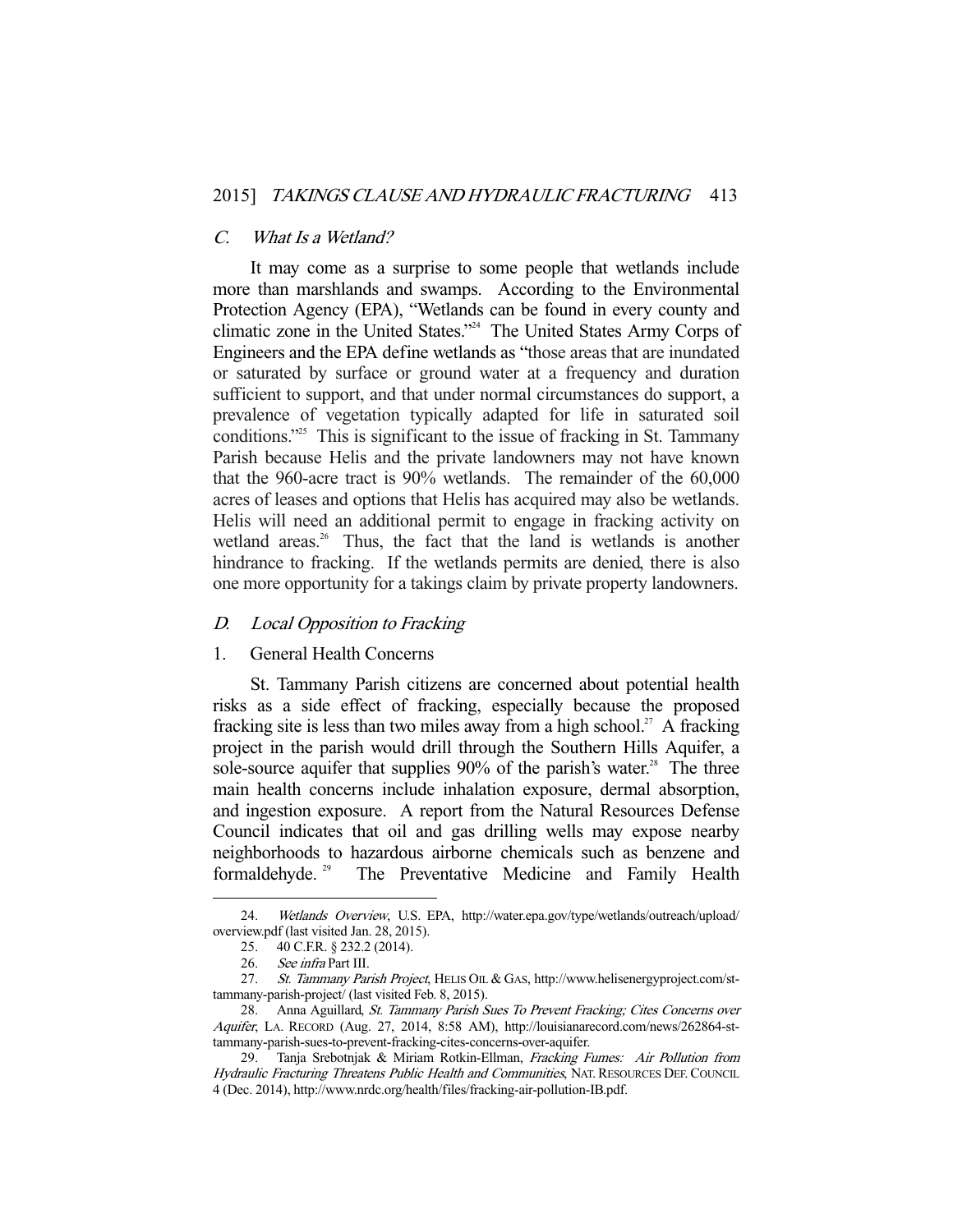Committee of the Medical Society of the State of New York indicates that dermal absorption or ingestion of lead, a fracking byproduct, may cause health problems such as a variety of cancers and organ failure.<sup>30</sup> St. Tammany Parish residents are especially concerned about the ingestion of fracking byproducts, because Louisiana's water table is higher than that in states that have recently banned fracking due to health concerns.

#### 2. Natural and Industrial Disaster Concerns

 The residents of St. Tammany Parish, and indeed the state of Louisiana, are familiar with natural and industrial disasters, the most recent and extreme examples being Hurricane Katrina, Hurricane Rita, and the DEEPWATER HORIZON oil spill. The local Louisiana governments (especially the coastal ones such as St. Tammany), the state government, and the federal government, each have an interest in protecting wetlands in southern Louisiana as natural and industrial disaster mitigation. The federal government spent over \$100 billion during the aftermath of Hurricanes Katrina and Rita.<sup>31</sup> It is still unknown how much money the federal and state governments, businesses, and individuals spent on recovery from the DEEPWATER HORIZON oil spill, but it is likely within the ten-digit range as well. $32$  Environmental repercussions would be especially severe in St. Tammany Parish if a Hurricane Katrina-sized storm whipped through an active drill site. Although St. Tammany's wetlands are not in as imminent danger of erosion and subsidence as those within the southernmost Louisiana parishes, the Gulf of Mexico is rapidly encroaching inland into Louisiana. The state is losing the equivalent of one football field of wetlands every hour, partially due to oil and gas exploration and production activity.<sup>33</sup>

## III. PERMITTING PROCESS

-

 To proceed with its exploration and production goals, Helis must apply for and receive at least four permits from the Louisiana and federal

 <sup>30.</sup> Sheila Bushkin-Bedient & Geoffrey E. Moore, The Preventive Med. & Family Health Comm. of the Med. Soc'y of the State of N.Y., Update on Hydraulic Fracturing, AM. ACAD. PEDIATRICS, N.Y. ST., http://nysaap.org/update-on-hydrofracking/ (last visited Feb. 8, 2015).

<sup>31.</sup> Daniel Hoople, The Budgetary Impact of the Federal Government's Response to Disasters, CONG.BUDGET OFF. (Sept. 23, 2013), http://www.cbo.gov/publication/44601.

 <sup>32.</sup> Tom Zeller, Jr., Does BP Deserve Mercy in Setting Deepwater Horizon Penalty?, FORBES (Feb. 8, 2015, 11:11 AM), http://www.forbes.com/sites/tomzeller/2015/02/08/does-bpdeserve-mercy-in-setting-deepwater-horizon-penalty/.

<sup>33.</sup> Nathaniel Rich, The Most Ambitious Environmental Lawsuit Ever, N.Y. TIMES (Oct. 3, 2014), http://www.nytimes.com/interactive/2014/10/02/magazine/mag-oil-lawsuit.html.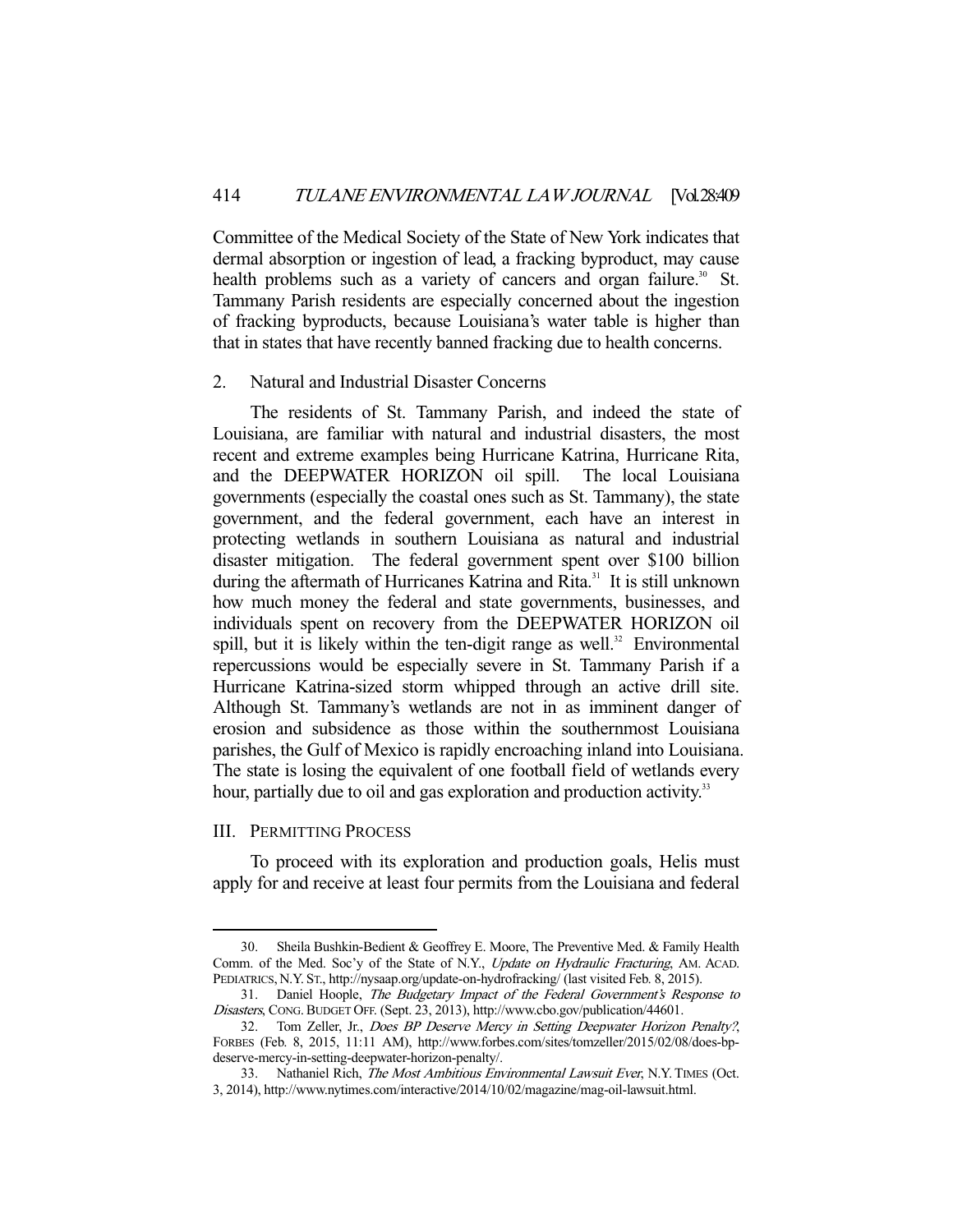governments.34 The oil company first applied for a unitization permit from the Louisiana Office of Conservation, which was approved on August 29, 2014.<sup>35</sup> Because the tract of land is 90% wetlands and the proposed site of the drilling pad within the tract is 88% wetlands, Helis will also have to obtain a permit under section 404 of the Clean Water Act (CWA).<sup>36</sup> Section 404 of the CWA regulates fill activities involving U.S. waters through a permitting program.<sup>37</sup> The purpose of the program is to ensure that no dredged or fill material is discharged into waters of the United States if a practicable, less environmentally damaging alternative exists.<sup>38</sup> Another permit required for fracking in St. Tammany Parish is a water quality permit from the state, in compliance with section 401 of the CWA.<sup>39</sup> Helis applied for—and on December 19, 2014, was granted—a permit to drill.<sup>40</sup> That permit is now the subject of litigation.<sup>41</sup>

## IV. THE TAKINGS CLAUSE

-

 If Helis's proposed fracking activity is barred by denial of any or all of the four permits, Helis and the private landowners may institute takings claims against the government entity that denied the permit or permits. Similarly, if the fracking activity is prohibited by a local ordinance, Helis and the private landowners may institute a takings claim

<sup>34.</sup> Subra, *supra* note 14; Robert Rhoden, *State Office of Conservation Grants Drilling* Permit for Helis Oil's Project Near Mandeville, NOLA.COM (Dec. 19, 2014, 6:52 PM), http://www.nola.com/politics/index.ssf/2014/12/state\_office\_of\_conservation\_g.html; see also Application for Department of the Army Permit from Helis Oil & Gas Co., LLC, supra note 20 (consolidating Helis Oil & Gas Co., LLC's Clean Water Act §§ 401-404 permit applications); Letter from Richard W. Revels, Jr., Counsel, Helis Oil & Gas Co., LLC, to Hon. James. H. Welsh, Comm'r of Conservation, LA. DEP'T NAT. RESOURCES (Mar. 31, 2014), http://ucmwww.dnr.state. la.us/ucmsearch\_070611/UCMRedir.aspx?url=http%3a%2f%2fdnrucm%2fucm%2fgroups%2fc onservation%2fdocuments%2fooc%2f4879886.pdf; Letter from Hon. James H. Welsh, Comm'r of Conservation, to Helis Oil & Gas Co., LLC, U.S. ARMY CORPS ENGINEERS (Dec 19, 2014), http://www.mvn.usace.army.mil/Portals/56/docs/PAO/Helis/Exhibit03.pdf.

 <sup>35.</sup> Robert Rhoden, State Approves Helis Oil's Request To Establish Drilling and Production Unit Near Mandeville, NOLA.COM (Aug. 29, 2014, 6:12 PM), http://www.nola.com/ politics/index.ssf/2014/08/state\_approves\_helis\_oils\_requ.html.

 <sup>36.</sup> Subra, supra note 14.

 <sup>37.</sup> Clean Water Act § 404, 33 U.S.C. § 1344 (2012).

 <sup>38.</sup> Norman v. United States, 429 F.3d 1081, 1086 n.1 (Fed. Cir. 2005) (citing Section 404 of the Clean Water Act: An Overview, U.S. EPA, http://www.epa.gov/owow/wetlands/facts/ fact10.html (last visited Nov. 4, 2005)).

 <sup>39.</sup> Susan Buchanan, St. Tammany Parish Residents Worry Fracking Will Harm Their Water, HUFFINGTON POST (May 11, 2014, 3:43 PM), http://www.huffingtonpost.com/susanbuchanan/st-tammany-parish-residen\_b\_5306339.html.

 <sup>40.</sup> Rhoden, supra note 34.

 <sup>41.</sup> Motion for Leave To File Second Supplemental Petition for Declaratory and Injunctive Relief at 4, State v. St. Tammany Parish, No. 631370 (La. 19 Jud. Dist. filed Jan. 2, 2015).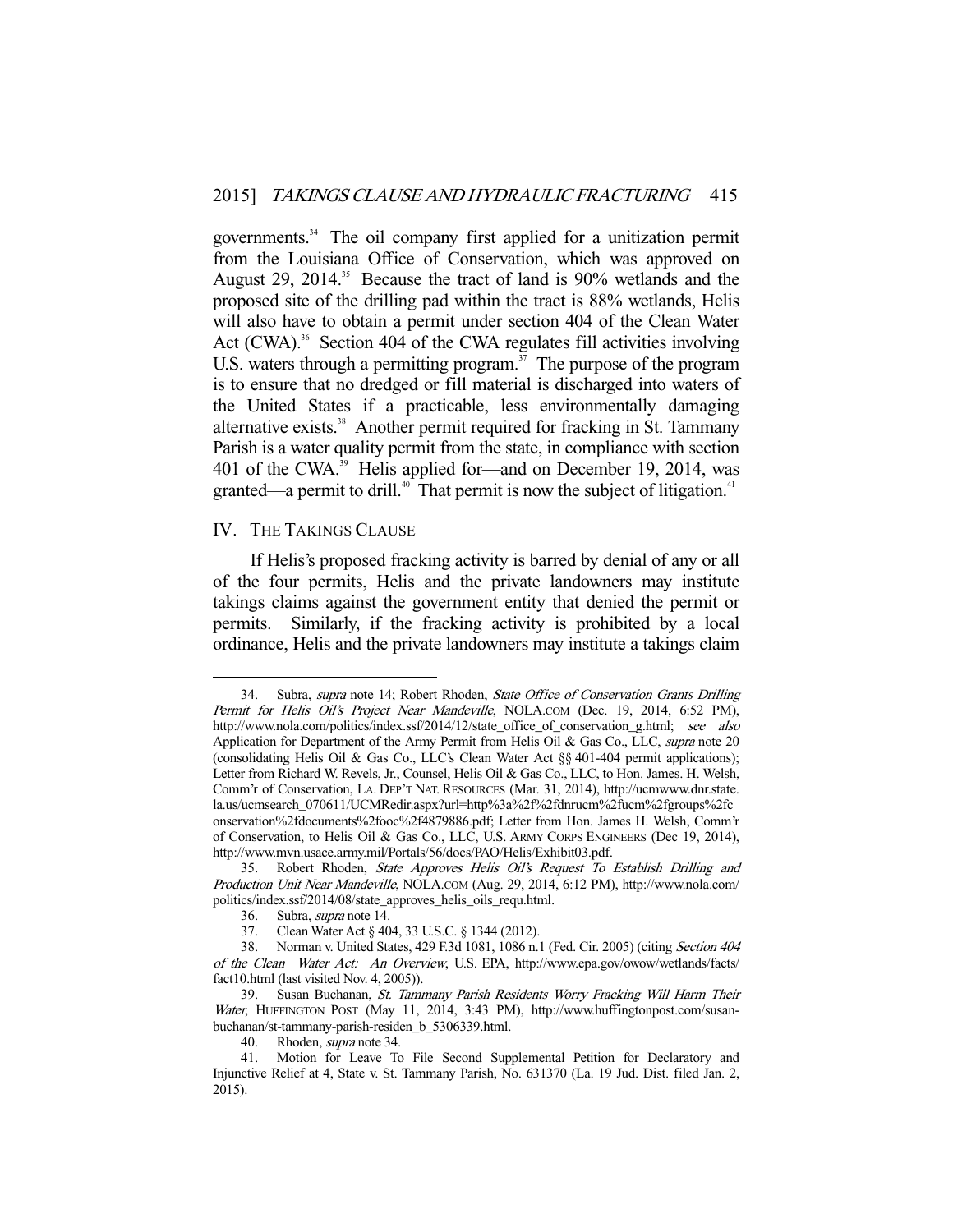against the parish government. The Takings Clause of the Fifth Amendment to the United States Constitution provides that private property shall not "be taken for public use, without just compensation."<sup>42</sup> Justice Black, in his much-cited statement in Armstrong v. United States, reasoned that the Takings Clause was "designed to bar Government from forcing some people alone to bear public burdens which, in all fairness and justice, should be borne by the public as a whole.<sup>343</sup> However, as is true for the majority of legal issues that arise under the Constitution, jurisprudential attitude toward governmental takings of private property has shifted alongside historical events and ever-changing social views.<sup>44</sup>

## A. History of Takings Law

 At the time of the American Revolution, "The principle that the State should compensate individuals for property taken for public use was not widely established in America."<sup>45</sup> Even though the Fifth Amendment was ratified in 1791, it was not until the nineteenth century that Americans moved to establish the just compensation principle.<sup>46</sup> In this era, the courts viewed the Takings Clause as extending only to physical takings of property by the federal government.<sup> $47$ </sup> The Fifth Amendment does not directly apply to the states.<sup>48</sup> Instead, the Takings Clause language was first applied to the states indirectly in Chicago Burlington & Quincy Railroad Co. v. Chicago.<sup>49</sup> There, the United States Supreme Court incorporated the Takings Clause into the Fourteenth Amendment's Due Process Clause language and reasoned that the Fourteenth Amendment requires compensation for private property taken for public use by a state.<sup>50</sup> Thereafter, the Supreme Court addressed a

 <sup>42.</sup> U.S.CONST. amend. V.

 <sup>43. 364</sup> U.S. 40, 49 (1960); e.g., Penn. Cent. Transp. Co. v. New York City, 438 U.S. 104, 123 (1978) (citing Armstrong, 364 U.S. at 49).

 <sup>44.</sup> Lucas v. S.C. Coastal Council, 505 U.S. 1003, 1055 (1992) (Blackmun, J., dissenting). 45. Id. at 1056.

 <sup>46.</sup> Id. at 1057 (citing M. HORWITZ, THE TRANSFORMATION OF AMERICAN LAW, 1780- 1860, at 65 (1977)).

<sup>47.</sup> Id. at 1057 n.23 (citing William Michael Treanor, The Origins and Original Significance of the Just Compensation Clause of the Fifth Amendment, 94 YALE L.J. 694, 711 (1985)).

<sup>48.</sup> Glynn S. Lunney, Jr., A Critical Reexamination of the Takings Jurisprudence, 90 MICH. L.REV. 1892, 1892 n.1 (1992) (citing Barron v. Mayor of Balt., 32 U.S. (7 Pet.) 243, 250- 51 (1833)).

 <sup>49. 166</sup> U.S. 226 (1897).

 <sup>50.</sup> Id. at 239.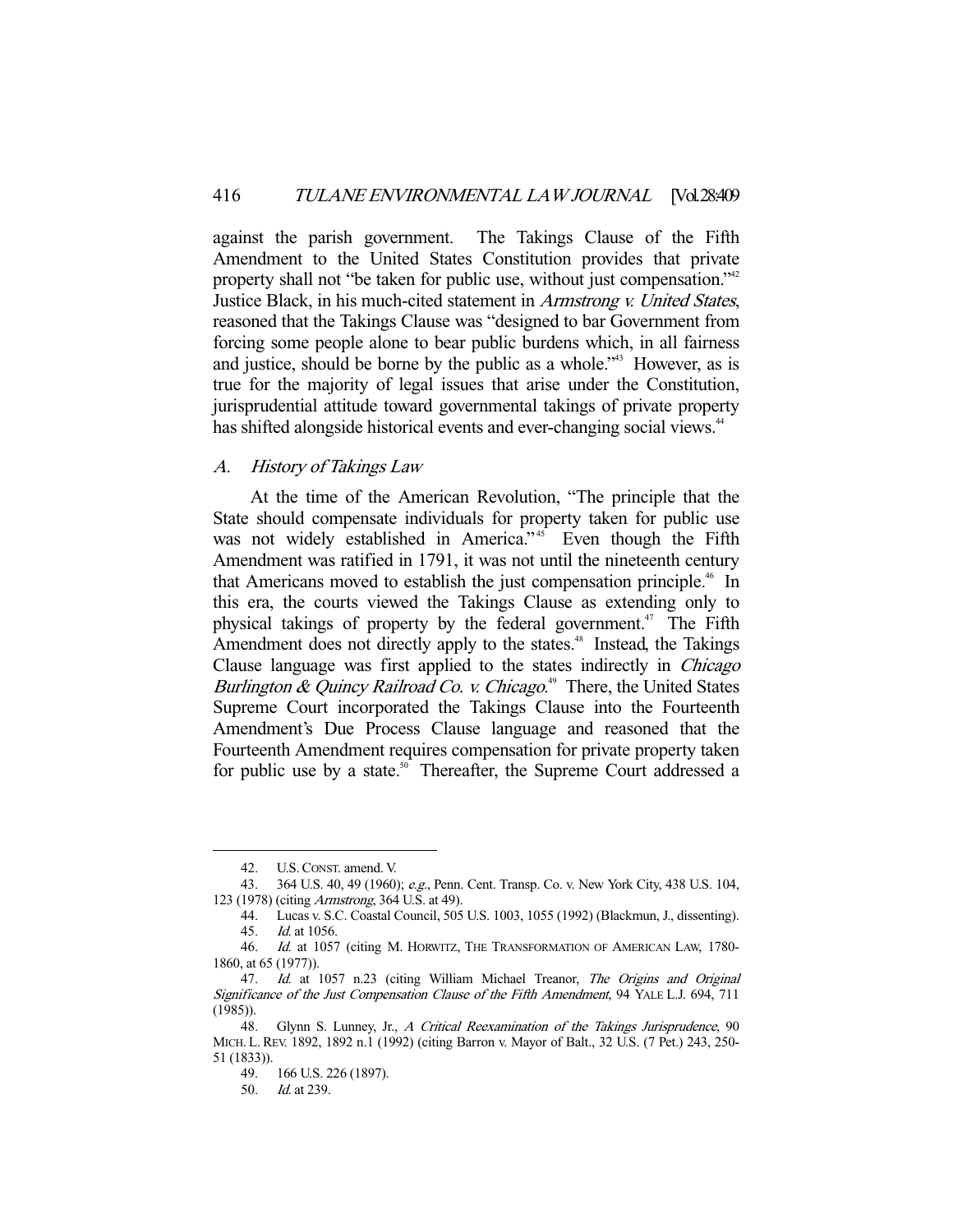series of state railroad rate regulation cases and devised a theory of regulatory takings.<sup>51</sup>

 In Pennsylvania Coal Co. v. Mahon, the Supreme Court discussed in depth regulatory takings, or takings other than physical seizure of property, under the Takings Clause.<sup>52</sup> In his majority opinion, Justice Holmes reasoned that government regulations may also amount to takings under the Takings Clause.<sup>53</sup> The general rule, he stated, is this: "[W]hile property may be regulated to a certain extent, if regulation goes too far it will be recognized as a taking."54 He reasoned that "a strong public desire to improve the public condition is not enough to warrant achieving the desire by a shorter cut than the constitutional way of paying for the change."<sup>55</sup> Justice Brandeis dissented from the majority opinion, expressing his view that regulations could not constitute takings under the Fifth Amendment because property under regulation is still in the possession of the private owner.<sup>56</sup> Nevertheless, Justice Holmes' Pennsylvania Coal holding became a recognized rule in Takings jurisprudence.<sup>57</sup>

Thus, after *Pennsylvania Coal*, there were two recognized categories of takings: physical takings, where the government appropriates private property for its own use, and regulatory takings, where the government regulates private property to an extent that it prevents the private owner from using the property.<sup>58</sup> However, in creating the new regulatory takings category under the Takings Clause, Justice Holmes did not define when a regulation goes "too far" so that it amounts to a taking.<sup>59</sup>

## B. Modern Takings Law

## 1. Partial Takings Under *Penn Central* and Total Takings Under *Lucas*

 Modern takings law, like its historical counterpart, is not an "articulated legal doctrine" and instead is decided on "an ad hoc, case-

<sup>51.</sup> Glynn S. Lunney, Jr., Responsibility, Causation, and the Harm-Benefit Line in Takings Jurisprudence, 6 FORDHAM ENVTL. L.J. 433, 445 n.59 (1995) (citing Smyth v. Ames, 169 U.S. 466, 546 (1898); Reagan v. Farmers' Loan & Trust Co., 154 U.S. 362, 412 (1894); Covington & Lex. Turnpike Road Co. v. Sandford, 164 U.S. 578, 594-95 (1896)).

 <sup>52. 260</sup> U.S. 393, 415 (1922).

 <sup>53.</sup> Id.

 <sup>54.</sup> Id.

<sup>55.</sup> *Id.* at 416.<br>56. *Id.* at 417

Id. at 417 (Brandeis, J., dissenting).

<sup>57.</sup> See, e.g., Lucas v. S.C. Coastal Council, 505 U.S. 1003, 1014 (1992) (citing Pa. Coal, 260 U.S. at 414-15).

 <sup>58.</sup> Id. at 1015.

<sup>59.</sup> See Pa. Coal, 260 U.S. at 415; see Lucas, 505 U.S. at 1015 (discussing Pa. Coal, 260 U.S. 393).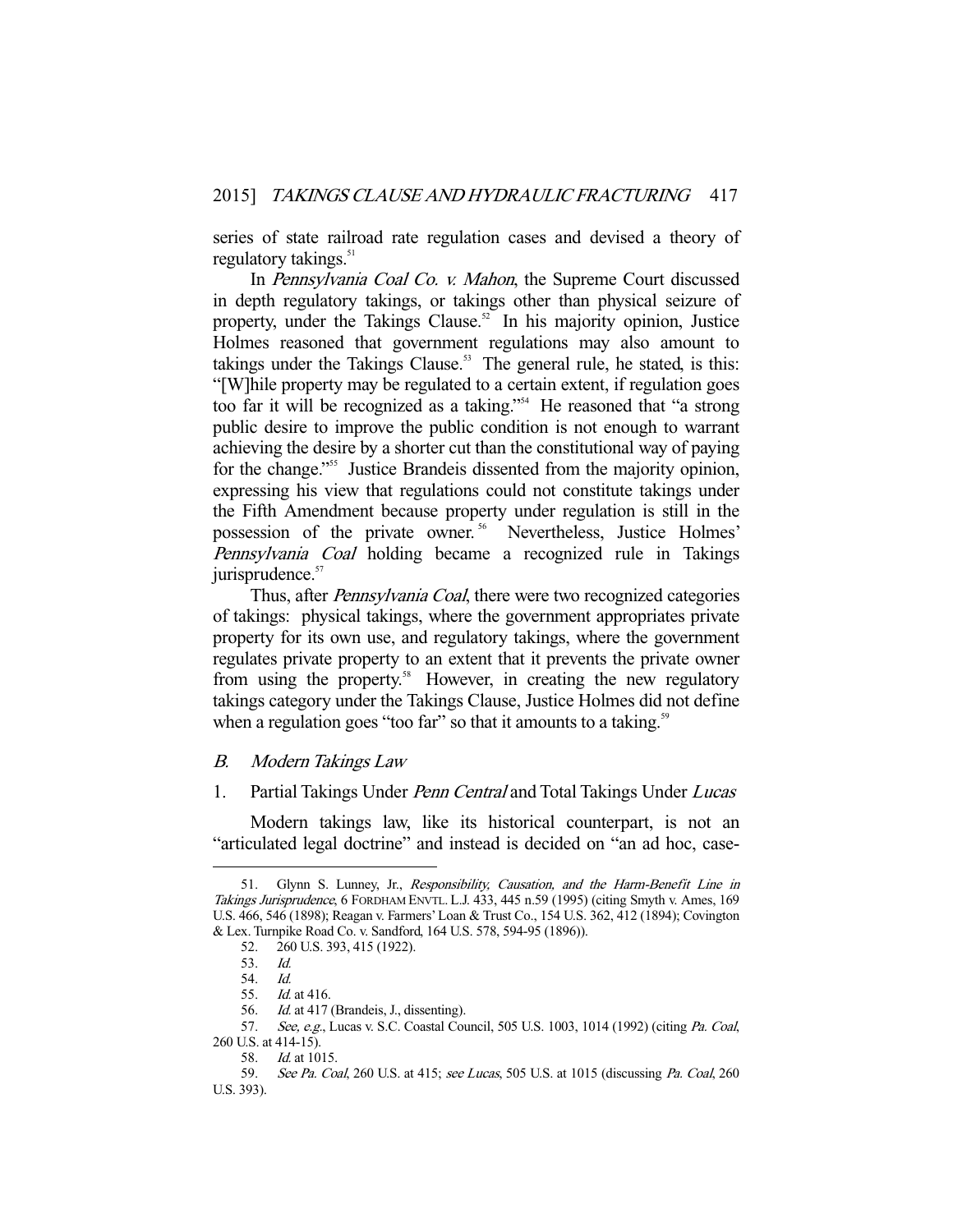by-case basis."<sup>60</sup> In Penn Central Transportation Co. v. New York City, the Supreme Court stated that it "ha[d] been unable to develop any 'set formula' for determining when 'justice and fairness' require that economic injuries caused by public action be compensated by the government, rather than remain disproportionately concentrated on a few persons."61 However, in that case, the Court established a factor test to determine when a regulation constitutes a taking under the Takings Clause.<sup>62</sup> The nonexhaustive list of factors enumerated by the Court include (1) "the economic impact of the regulation on the claimant," (2) the claimant's reasonable investment-backed expectations, and (3) "the character of the governmental action."63

 In regard to these factors, the Court listed the taxing power and economic harm that does not impact what the claimant could reasonably consider his or her property as examples of contexts in which an economic harm suffered by a claimant do not constitute a taking.<sup>64</sup> The Court also stated that zoning laws designed to promote "'health, safety, morals, or general welfare'" are the classic example of regulations that would not trigger protection under the Takings Clause.<sup> $55$ </sup> The *Penn* Central factors remain a modern test for regulatory takings claims.<sup>66</sup>

The economic impact factor is the most important *Penn Central* factor: if the claimant has not suffered economic harm, then there is no reason for the government to provide compensation. In determining the value of the economic impact on the claimant, courts calculate the fair market value of the property at the highest and best use it could be put to if the regulation did not affect it, subtracting from that figure the amount that the property is worth with the regulation in place.<sup>67</sup> Highest and best

<sup>60.</sup> Gideon Kanner, Making Laws and Sausages: A Quarter-Century Retrospective on Penn Central Transportation Co. v. City of New York, 13 WM. & MARY BILL RTS.J. 679, 683, 683 n.17 (2005) (listing three exceptions to the ad hoc nature of the modern takings jurisprudence: (1) "when there is a permanent physical invasion of the regulated land" (citing Loretto v. Teleprompter Manhattan CATV Corp., 458 U.S. 419 (1982)); (2) "when the regulation deprives the property owner of all economically viable property use" (citing Lucas, 505 U.S. at 1003); and (3) "where owners are required to convey property to the government as a condition of development permit issuance, and the demanded property lacks a nexus or is disproportionate to the public burdens created by private development" (citing Nollan v. Cal. Coastal Comm'n, 483 U.S. 825, 825 (1987))).

 <sup>61. 438</sup> U.S. 104, 124 (1978) (citing Goldblatt v. Hempstead, 369 U.S. 590, 594 (1962)).

 <sup>62.</sup> Id. (citing Goldblatt, 369 U.S. at 594; United States v. Causby, 328 U.S. 256 (1946)).

 <sup>63.</sup> Id. (citing Goldblatt, 369 U.S. at 594; Causby, 328 U.S. at 256).

 <sup>64.</sup> Id. at 124-25 (citing United States v. Willow River Power Co, 324 U.S. 499 (1945); United States v. Chandler-Dunbar Water Power Co., 229 U.S. 53 (1913)).

 <sup>65.</sup> Id. at 125 (quoting Nectow v. Cambridge, 277 U.S. 183, 188 (1928)).

<sup>66.</sup> See, e.g., Norman v. United States, 429 F.3d 1081, 1091-92 (Fed. Cir. 2005) (quoting Norman v. United States, 63 Fed. Cl. 231, 261 (2004)).

 <sup>67.</sup> Loveladies Harbor, Inc. v. United States, 21 Cl. Ct. 153, 156 (1990).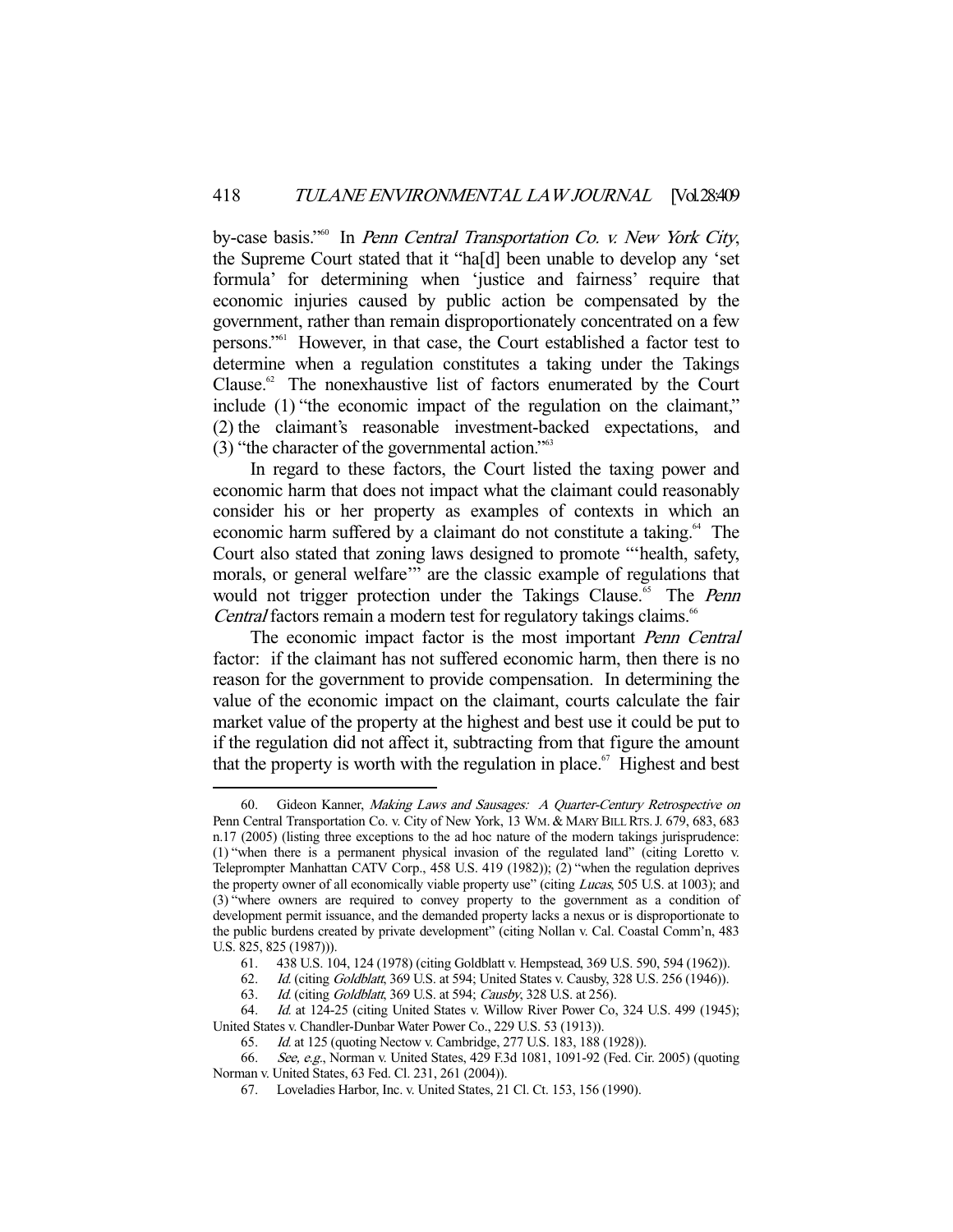use is defined as "the reasonably probable and legal use of . . . property, which is physically possible, appropriately supported, financially feasible, and that results in the highest value."<sup>68</sup> The *Penn Central* factor test is a narrow interpretation of the Takings Clause and is considered a manipulation of Takings precedent "to establish a less generous measure of compensation . . . to permit the legislature to accomplish as much as it can for society with its limited resources."69 No Takings Clause claimant has ever prevailed under the *Penn Central* factor test alone.

After *Penn Central*, the next significant development in Takings law was the creation of per se rules, which introduced the denominator principle as the "one factor determinative of an obligation to compensate."70 Per se takings occur in "the extraordinary circumstance when *no* productive or economically beneficial use of land is permitted"71 and the "proscribed use interests" were part of the claimant's title when he or she acquired the property.<sup>72</sup> In 1982, the Supreme Court held that "'permanent physical occupation,' no matter how small or economically insignificant, always requires compensation."<sup>3</sup> Then, in 1992, the Supreme Court decided Lucas v. South Carolina Coastal *Council.*<sup>74</sup> In that case, the Court applied its per se rules to create a subcategory within regulatory takings: per se takings, also known as categorical takings or total takings.<sup>75</sup>

The *Lucas* court reasoned that "the *functional* basis for permitting the government, by regulation, to affect property values without compensation . . . does not apply to the relatively rare situations where the government has deprived a landowner of all economically beneficial uses."<sup>76</sup> In a footnote discussing the denominator inquiry, the Court recognized that in "some cases the landowner with 95% loss will get nothing, while the landowner with the total loss will recover in full," and then illustrated that this "occasional result is no more strange than the

<sup>68.</sup> Id. (quoting AM. INST. OF REAL ESTATE APPRAISERS, THE APPRAISAL OF REAL ESTATE 42 (9th ed. 1987)).

 <sup>69.</sup> Glynn S. Lunney, Jr., Compensation for Takings: How Much Is Just?, 42 CATH. U.L. REV. 721, 769 (1993).

 <sup>70.</sup> Holly Doremus, Takings and Transitions, 19 J. LAND USE & ENVTL. L. 1, 2 (2003).

 <sup>71.</sup> Lucas v. S.C. Coastal Council, 505 U.S. 1003, 1017 (1992).

 <sup>72.</sup> Id. at 1027.

<sup>73.</sup> Doremus, *supra* note 70 at 8 (quoting Loretto v. Teleprompter Manhattan CATV Corp., 458 U.S. 419, 427 (1982)).

 <sup>74. 505</sup> U.S. 1003.

 <sup>75.</sup> Id. at 1015 (citing Agins v. Tiburon, 447 U.S. 255, 260 (1980); Nollan v. Cal. Coastal Comm'n, 483 U.S. 825, 834 (1987); Keystone Bituminous Coal Ass'n v. DeBenedictis, 480 U.S. 470, 495 (1987); Hodel v. Va. Surface Mining Reclamation Ass'n, 452 U.S. 264, 295-96 (1981)).

 <sup>76.</sup> Id. at 1018.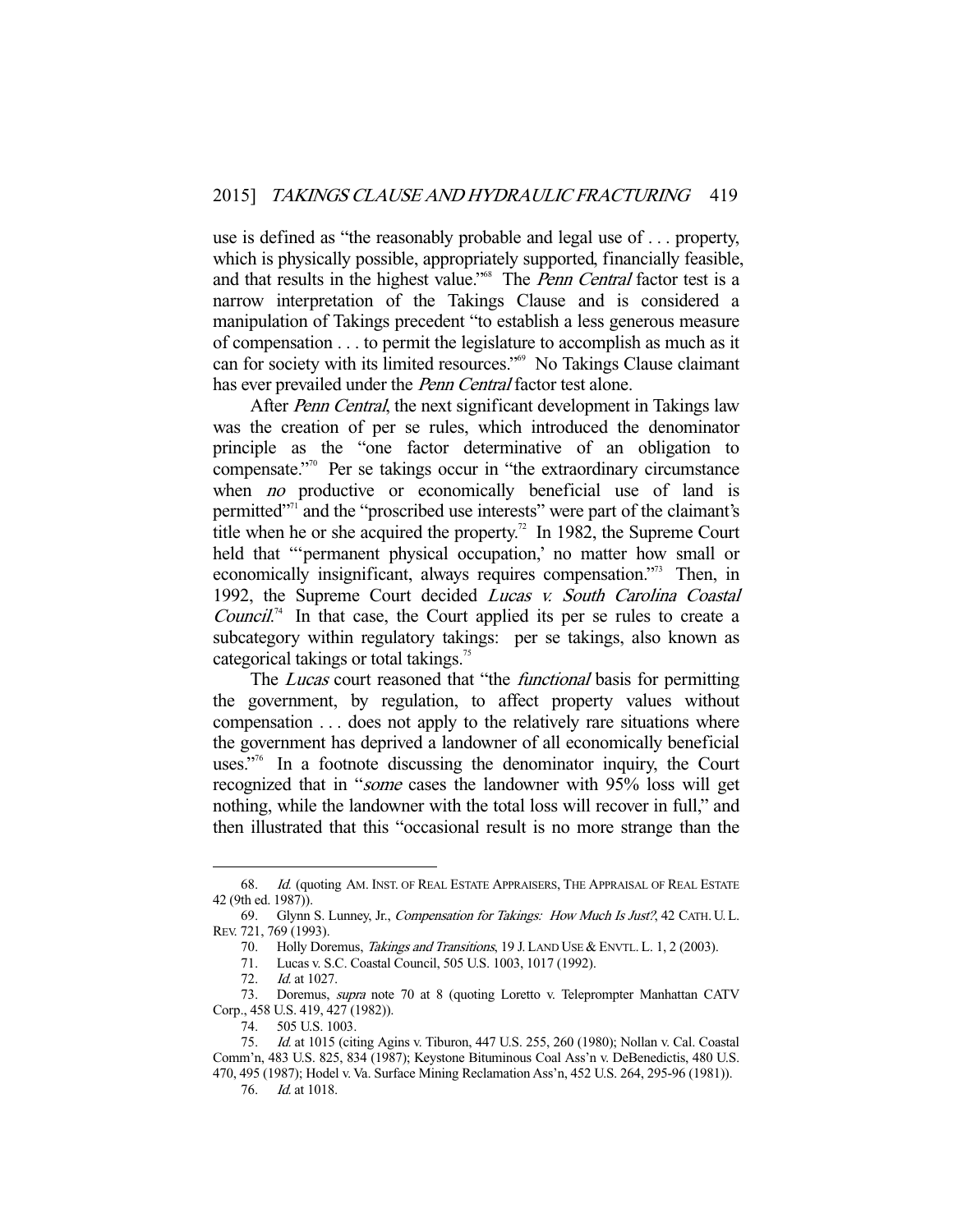gross disparity between the landowner whose premises are taken for a highway (who recovers in full) and the landowner whose property is reduced to 5% of its former value by the highway (who recovers nothing)."77

 In his dissent to the majority opinion, Justice Blackmun declared: "Today the Court launches a missile to kill a mouse."78 He expressed his concern that "the Court's new policies will spread beyond the narrow confines of the present case."<sup>79</sup> Justice Stevens also wrote a dissenting opinion, in which he stated:

The Court's categorical approach rule will, I fear, greatly hamper the efforts of local officials and planners who must deal with increasingly complex problems in land-use and environmental regulation . . . these officials face both substantial uncertainty because of the ad hoc nature of takings law and unacceptable penalties if they guess incorrectly about that law.<sup>80</sup>

Thus, in post-Lucas cases involving regulatory takings, courts must first determine whether the taking is a per se taking. If it is a per se taking, the claimant may recover under the Takings Clause; if it is not a per se taking, the court must next determine whether the taking is compensable under the *Penn Central* factors.<sup>81</sup> When the taking only affects part of a parcel, it is a partial taking, not a categorical taking, and it is proper to apply the *Penn Central* factors.<sup>82</sup>

 Many modern regulatory takings claims arise from local or federal environmental regulations, including the CWA. $^{83}$  In the context of fracking in St. Tammany Parish, the relevant regulations against which Helis or the private landowners could assert takings claims are the wetlands permit (issued by the federal government), the water quality permit (issued by the state government), or the local zoning ordinance (imposed by the parish government). $84$ 

<sup>77.</sup> *Id.* at 1019-20 n.8.

<sup>78.</sup> Id. at 1036 (Blackmun, J., dissenting).

 <sup>79.</sup> Id.

<sup>80.</sup> Id. at 1070 (Stevens, J., dissenting).

 <sup>81.</sup> See Palazzolo v. Rhode Island, 533 U.S. 606 (2001); see also Tahoe-Sierra Pres. Council v. Tahoe Reg'l Planning Agency, 535 U.S. 302 (2002); Norman v. United States, 429 F.3d 1081 (Fed. Cir. 2005).

 <sup>82.</sup> Tahoe-Sierra Pres. Council, 535 U.S. at 331 (citing Pa. Cent. Transp. Co. v. United States, 438 U.S. 104, 130-31 (1978)).

<sup>83.</sup> See, e.g., Loveladies Harbor, Inc. v. United States, 21 Cl. Ct. 153 (1990); Lucas, 505 U.S. 1003; Palazzolo, 535 U.S. 606; Tahoe-Sierra Pres. Council, 535 U.S. 302; Norman, 429 F.3d 1081.

 <sup>84.</sup> In this instance, the unitization permit is not relevant under a takings analysis because it has already been approved and issued.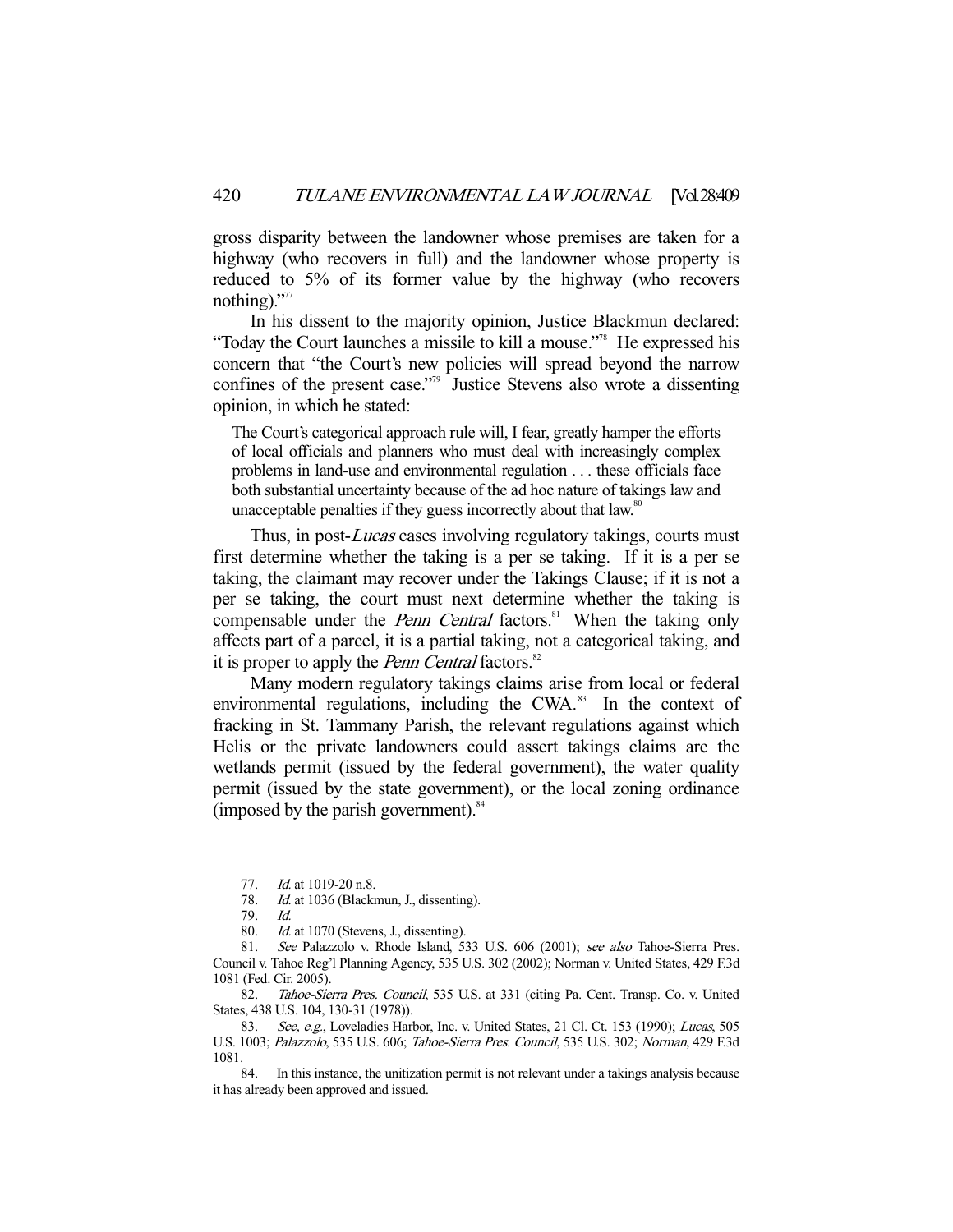#### 2. The Denominator Problem

Lucas created what is known as the denominator problem. If the denominator used in the takings calculation is the value of the parcel of property affected by the regulation, this would lead to a greater disproportion between what the property is worth without the regulation and what it is worth with the regulation. This scenario lends itself more readily to a finding of a per se taking. However, if the denominator used is the entire parcel of property, of which only part is affected by a regulation, the *Penn Central* factors will more likely be applied, leading to a finding that no taking has occurred.

Lost Tree Village Corp. v. United States is a recent case that involved the denominator problem. It arose from a section 404 CWA permit denial for development on a wetland.<sup>85</sup> The issue in that case was how a relevant parcel, or denominator, under categorical takings claims should be determined, and how to value the relevant parcel.<sup>86</sup> Instead of evaluating the compensability of a regulatory taking within a segment of a landowner's property that has sustained the taking (a smaller denominator), courts generally look to the "rights *in the parcel as a whole*" (a larger denominator), leading to application of the Penn Central factors.<sup>87</sup>

 From 1969 to 1974, Lost Tree Village Corporation (Lost Tree), a land-development business, purchased 2,750 acres of land.<sup>88</sup> In total, it purchased approximately fifty-six plats and developed some of those plats into a residential community.<sup>89</sup> One of Lost Tree's purchases included half of the land on McCuller's Point.<sup>90</sup> This last purchase, made in 1974, included a parcel known as Plat  $57<sup>91</sup>$  Lost Tree had no plans to develop Plat 57 until 2002. That year, the developer that owned the other half of McCuller's Point informed Lost Tree of its plan to improve its half of McCuller's Point as mitigation for a permit it had obtained under section 404 of the CWA.<sup>92</sup> Because Lost Tree was the owner of the land adjacent to the proposed mitigation site on McCuller's point, the other

 <sup>85.</sup> Lost Tree Village Corp. v. United States, 115 Fed. Cl. 219, 233 (2014).

 <sup>86.</sup> Id. at 224-25.

 <sup>87.</sup> Keystone Bituminous Coal Ass'n v. DeBenedictis, 480 U.S. 470, 497 (1987) (quoting Pa. Cent. Transp. Co. v. United States, 438 U.S. 104, 130-31 (1978)).

<sup>88.</sup> Lost Tree Village Corp., 115 Fed. Cl. at 223 (citing Lost Tree Village Corp. v. United States, 100 Fed. Cl. 412, 415 (2011)).

<sup>89.</sup> Id. (citing Lost Tree Village Corp., 100 Fed. Cl. at 416).

 <sup>90.</sup> Id. at 224.

<sup>91.</sup> Id. at 223 (citing Lost Tree Village Corp., 100 Fed. Cl. at 415).

<sup>92.</sup> Id. at 224 (citing Lost Tree Village Corp., 100 Fed. Cl. at 424).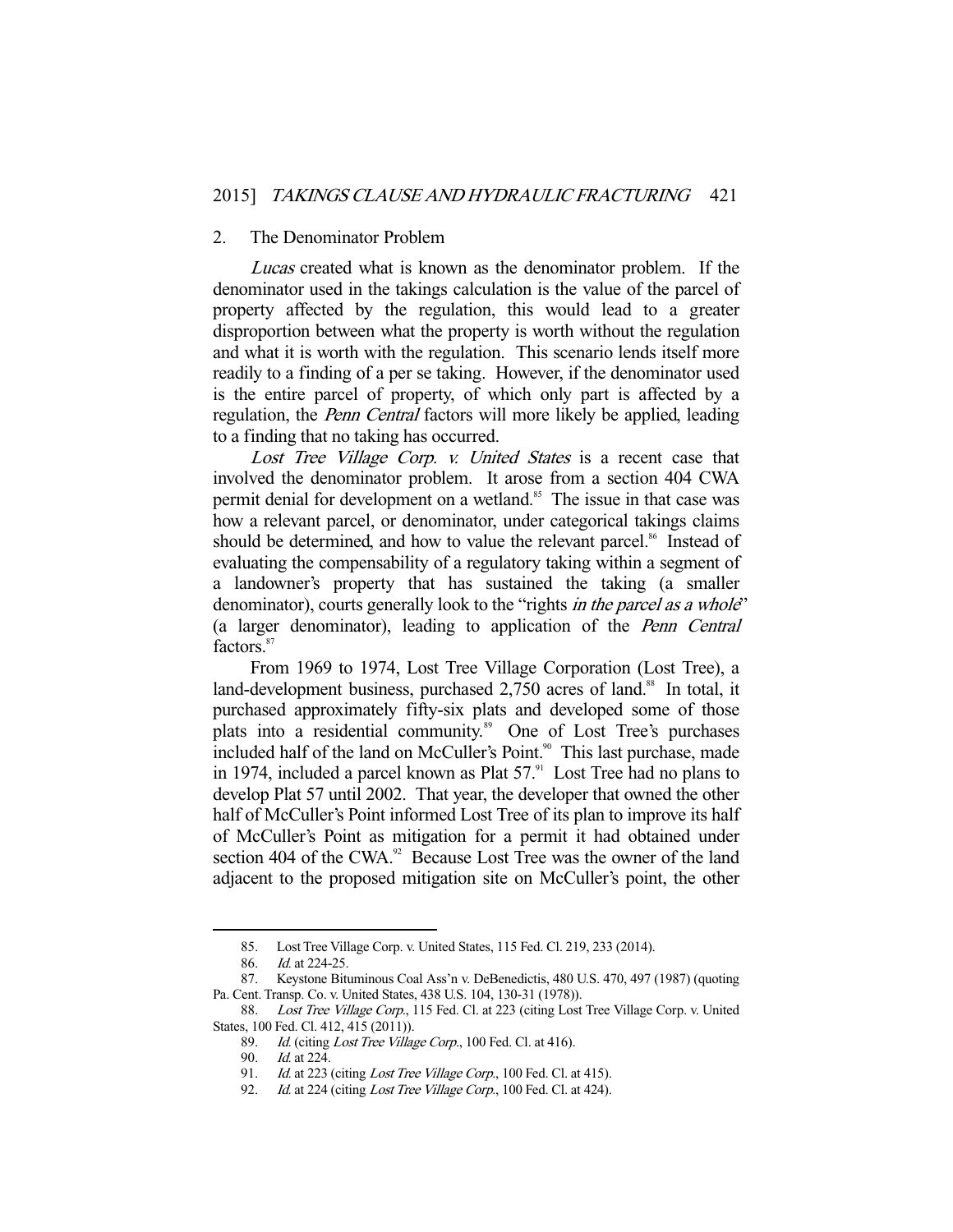developer needed Lost Tree's approval for the mitigation project.<sup>93</sup> Lost Tree sought permitting credits in exchange for agreeing to convert McCuller's Point into mitigation land.<sup>94</sup>

 In an attempt to maximize the value of the potential credits, in August 2002, Lost Tree moved forward with its plan to develop Plat 57 as part of the residential community by submitting an application to the Army Corps of Engineers for a wetlands fill permit pursuant to section 404 of the CWA.<sup>95</sup> Lost Tree obtained all zoning, local, and state approvals required for the development of Plat 57, but the Corps denied its wetland fill permit application, stating, "'[L]ess environmentally damaging alternatives were available to [Lost Tree] and the project purpose ha[d] already been realized through the development of homesites within the subdivision."<sup>96</sup>

 Lost Tree filed a claim in the United States Court of Federal Claims arguing that the Corps' denial of the wetlands fill permit "constituted a taking in contravention of the Takings Clause" because the denial, it alleged, resulted in the elimination of "all economically viable use of Plat 57."<sup>97</sup> The first issue before the Court of Federal Claims was what area the relevant parcel included.<sup>98</sup> The court held that the relevant parcel included Plat 57, neighboring Plat 55, and scattered wetlands within the residential community because they were contiguous and were held for comparable usage objectives.<sup>99</sup> The court then addressed the second issue, "whether the resulting partial regulatory taking was compensable."<sup>100</sup> Having determined that the relevant denominator was several parcels, rather than just Plat 57, the denial of the permit did not deny all economically viable use of the relevant parcel as a whole. The court therefore applied the *Penn Central* factor test, rather than *Lucas's* per se rule, and found no taking.101 Lost Tree appealed to the United States Court of Appeals for the Federal Circuit.<sup>102</sup> That court reversed the decision below, holding that the relevant parcel included Plat 57 alone.<sup>103</sup> It then remanded the case for the Court of Federal Claims to determine

<sup>93.</sup> Id. (citing Lost Tree Village Corp., 100 Fed. Cl. at 424).

<sup>94.</sup> Id. (citing Lost Tree Village Corp., 100 Fed. Cl. at 424).<br>95. Id. (citing Lost Tree Village Corp., 100 Fed. Cl. at 424-2

Id. (citing Lost Tree Village Corp., 100 Fed. Cl. at 424-25).

<sup>96.</sup> Id. (quoting Lost Tree Village Corp., 100 Fed. Cl. at 425).

 <sup>97.</sup> Id. at 222.

 <sup>98.</sup> Id. at 224.

<sup>99.</sup> See id. at 224-25 (citing Lost Tree Village Corp., 100 Fed. Cl. at 435).

<sup>100.</sup> Id. at 225 (citing Lost Tree Village Corp., 100 Fed. Cl. at 437-39).

<sup>101.</sup> Id. (citing Lost Tree Village Corp., 100 Fed. Cl. at 437-39).

 <sup>102.</sup> Id. (citing Lost Tree Village Corp. v. United States, 707 F.3d 1286, 1288 (Fed. Cir. 2013)).

<sup>103.</sup> Id. (quoting Lost Tree Village Corp., 707 F.3d at 1294).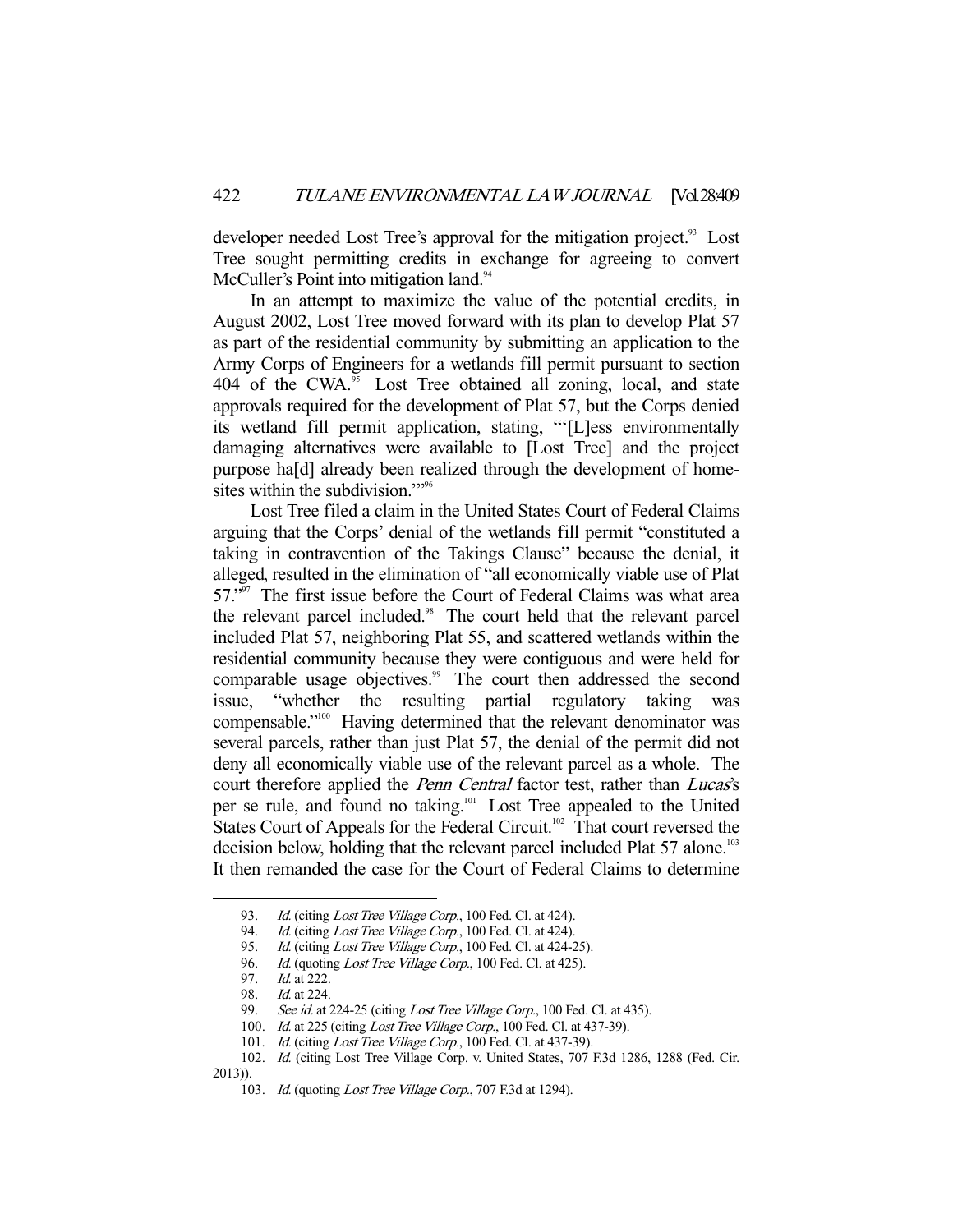the economic loss that Lost Tree sustained due to the denial of the section 404 permit for Plat 57 and whether that loss amounted to a compensable taking. $104$ 

 On remand, the lower court first addressed the issue of whether the taking was a categorical taking under Lucas.<sup>105</sup> Because the United States Court of Appeals for the Federal Circuit redefined the relevant parcel to include Plat 57 alone, it was necessary to determine the economic impact on Lost Tree when the Corps denied the section 404 permit.<sup>106</sup> Pursuant to Lucas, the court inquired "whether Plat 57 retain[ed] any economically beneficial use without a Section 404 permit."<sup>107</sup> The government's expert testified that Plat 57 was worth \$30,000 without the permit and that its "highest and best use" without the permit would be recreation.<sup>108</sup> Lost Tree's expert valued Plat 57 at \$25,000 without the permit and stated that without the permit the plat had only nominal value and could be used only for projects "in support of mitigation activities in development of other lands."109 The court found that the value of Plat 57 without the permit was \$27,500, the difference between the two experts' appraisals of the plat.<sup>110</sup>

 Next, the court turned to the value of Plat 57 at its highest and best use with the section 404 permit, which the parties agreed would be for a single-family home.<sup>111</sup>

 Again, the court split the difference between the experts' appraisals, finding that the value of Plat 57 with the residential development was  $$4,760,000$ .<sup>112</sup> In evaluating deductions for the cost of developing the plat, the court adopted Lost Tree's expert's deductions, finding them more reliable.<sup>113</sup> Thus, the court found that the fair market value of Plat 57 with the permit would be \$4,245,387.93.114

 Accordingly, the court determined that the diminution of value of the plat with the permit (\$4,245,387.93) to its value without it  $($27,500.00)$  was  $99.4\%$ <sup>115</sup>. The court then reasoned that this diminution constituted a categorical taking under Lucas, especially because "the

<sup>104.</sup> Id. (quoting Lost Tree Village Corp., 707 F.3d at 1295).

 <sup>105.</sup> Id. at 228.

 <sup>106.</sup> Id.

 <sup>107.</sup> Id.

<sup>108.</sup> Id. (citing Lost Tree Village Corp., 100 Fed. Cl. at 426).

<sup>109.</sup> Id. (citing Lost Tree Village Corp., 100 Fed. Cl. at 425-26).

 <sup>110.</sup> Id.

 <sup>111.</sup> Id.

<sup>112.</sup> *Id.* at 231.

<sup>113.</sup> See id. (citing Lost Tree Village Corp., 100 Fed. Cl. at 437 n.33).

 <sup>114.</sup> Id.

 <sup>115.</sup> Id.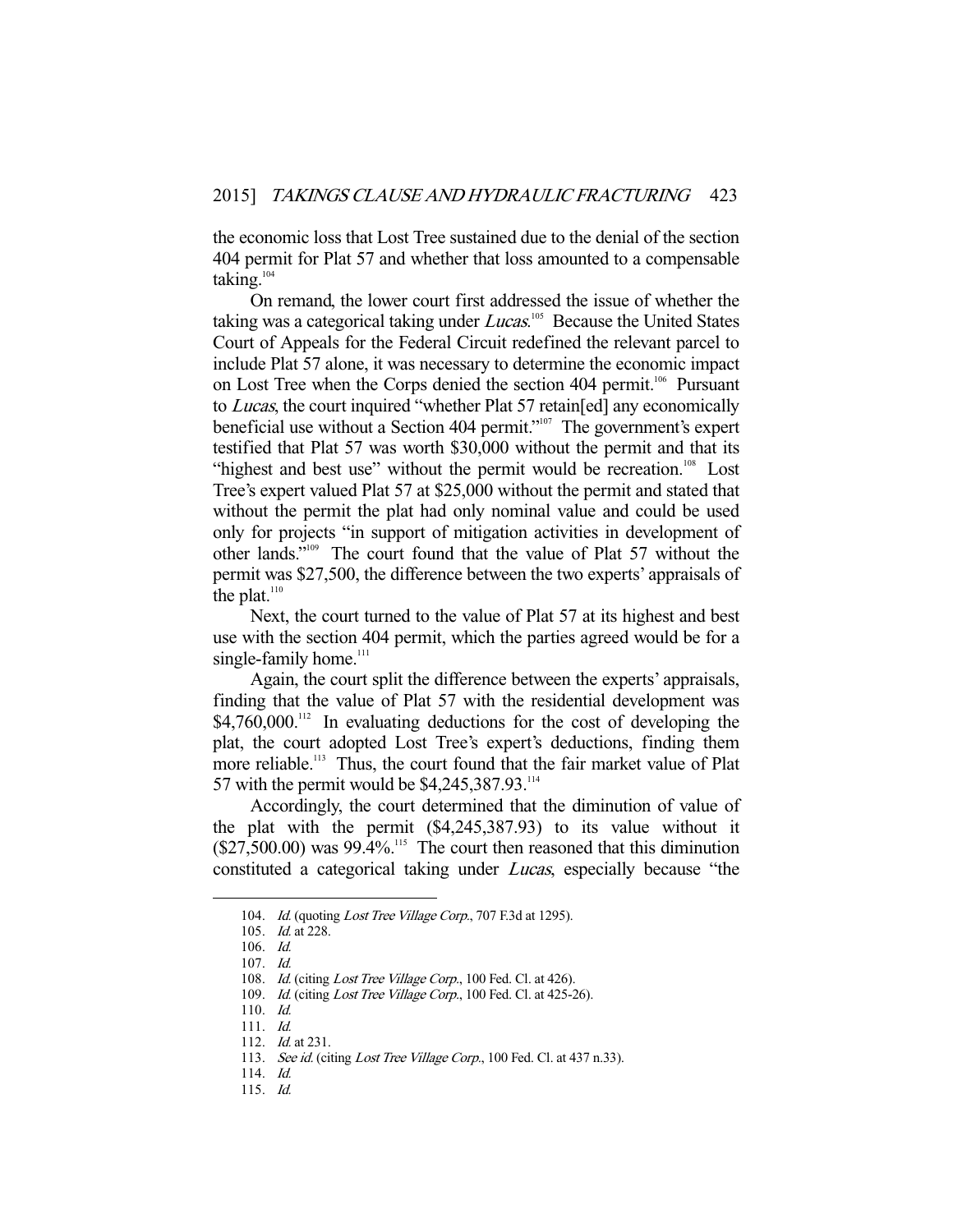assigned valuation without a permit is a nominal amount that does not reflect any economic use."<sup>116</sup> Although no further analysis is necessary after a taking is classified as a categorical taking under *Lucas*, the court also applied the Penn Central factors to the facts presented "[f]or completeness."<sup>117</sup>

 Two of the Penn Central factor findings previously made by the court at trial remained undisturbed on remand.<sup>118</sup> Those factors were "the character of the governmental action and investment-backed expectations."<sup>119</sup> In briefly recounting its prior findings, the court stated that the character of the governmental action factor weighed in favor of Lost Tree, and "the court was persuaded that the Corps singled out Lost Tree for adverse treatment."<sup>120</sup> In regard to the reasonable investmentbacked expectations, the court determined that this factor did not weigh in favor of either party because Lost Tree's expectations were not unreasonable, even though it did not have a specific development expectation until 2001 or 2002.<sup>121</sup> Upon addressing the remaining *Penn* Central factor anew, the court reiterated its above finding that "a diminution in value of 99.4% resulted from the Corps' action," and that the high degree of diminution weighed heavily in Lost Tree's favor under the economic impact factor.<sup>122</sup> Therefore, the court concluded that the denial of the section 404 permit constituted a regulatory taking both under Lucas and Penn Central.<sup>123</sup>

## V. ZONING ORDINANCE

 The 3.21 acres Helis proposes for the drill site within the 960-acre tract of land is zoned as an "A-3 Suburban District" under the Parish's Unified Development Code.<sup>124</sup> The provision of the zoning ordinance that governs permitted uses in A-3 suburban districts is section 5.0802,

 <sup>116.</sup> Id.

<sup>117.</sup> *Id.* at 232.

 <sup>118.</sup> Id.

 <sup>119.</sup> Id.

<sup>120.</sup> Id. ("[H]ad a different applicant requested a permit, the Corps would have responded favorably to the application.").

 <sup>121.</sup> Id. (citing Lost Tree Village Corp. v. United States, 100 Fed. Cl. 412, 438-39 (2011)).

<sup>122.</sup> *Id.* at 233.

 <sup>123.</sup> Id.

 <sup>124.</sup> Zoning Map, Ward 4, ST. TAMMANY PARISH GOV'T, http://www2.stpgov.org/pdf/ zoning\_ward4.pdf (last visited Mar. 4, 2015); Robert Rhoden, St. Tammany Parish Residents Angry over 'Fracking' Proposal, NOLA.COM, http://www.nola.com/politics/index.ssf/2014/04/ st\_tammany\_parish\_residents\_ou.html (last updated May 14, 2014, 12:14 PM); Unified Development Code, Volume 1: Zoning, ST. TAMMANY PARISH GOV'T, http://www.stpgov.org/ departments/planning/13-parish-departments/200-unified-developmentcode-zoning (last visited Feb. 6, 2015).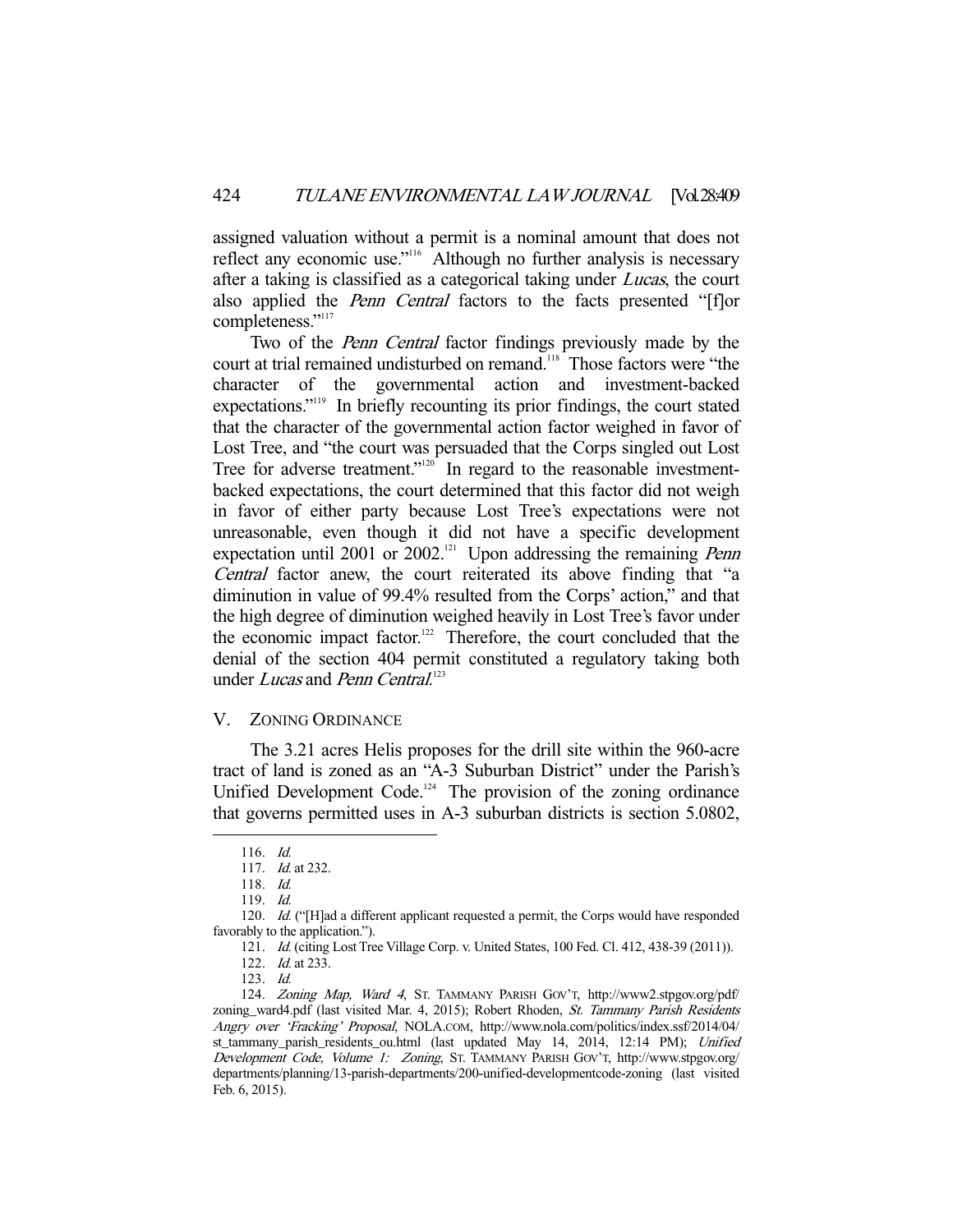which lists single-family dwellings, private garages and accessory structures, garage apartments or guest houses, community central water treatment, well, and storage facilities, household agriculture, and other "similar and compatible uses" as the only allowed uses in A-3 suburban districts.<sup>125</sup> As to similar and compatible uses, the ordinance states that "[o]ther uses which are similar and compatible with the allowed uses of the [district] as determined by the Director of Planning acting in the capacity of Zoning Administrator" are permitted.126 It is implausible that the Director of Planning could consider fracking as a similar and compatible use to the enumerated permitted uses in this section; therefore, the ordinance prohibits fracking in the 3.21-acre proposed drill site.

 However, a portion of the 960-acre tract located north of the proposed drill site is not zoned suburban.<sup>127</sup> Instead, it appears that a small part of the 960-acre tract is zoned as a "HC-3 Highway Commercial District," and another portion is zoned as an "I-2 Industrial District."<sup>128</sup> The purpose of the HC-3 Highway Commercial District "is to provide for the location of larger scale, heavy commercial retail, office and service uses with primary accesses being collectors constructed for the development or arterials roadways."129 This section contains a similar, exclusive list of permitted uses, and fracking is not among them.<sup>130</sup> Conversely, the purpose of the I-2 Industrial District "is to provide for the location of industrial uses of large scale and highly intense industrial uses along major collectors and arterials in such a fashion and location as to minimize the conflict with nearby residential uses," and the provision expressly specifies "[w]ell drilling services" as a permitted use. $^{131}$ Although the ordinance does not define well drilling services, it lists commercial excavation as a permissible use with an administrative permit granted by the Department of Planning.<sup>132</sup> It defines excavation as "[r]emoval or recovery by any means whatsoever of rock, minerals, [or]

<sup>125.</sup> Unified Development Code, Volume 1: Zoning, supra note 124, § 5.0802.

<sup>126.</sup> *Id.* § 5.0802(D).

 <sup>127.</sup> Compare Zoning Map, Ward 4, ST.TAMMANY PARISH GOV'T, http://www2.stpgov.org/ pdf/zoning\_ward4.pdf (last visited Mar. 4, 2015), with Letter from Richard W. Revels, Jr., to Hon. James H. Welsh, supra note 34.

 <sup>128.</sup> Compare Zoning Map, Ward 4, supra note 127, with Letter from Richard W. Revels, Jr. to Hon. James H. Welsh, *supra* note 127; Unified Development Code, Volume 1: Zoning, supra note 124, §§ 5.22, .25.

<sup>129.</sup> Unified Development Code, Volume 1: Zoning, supra note 124, § 5.22.

 <sup>130.</sup> Id.

 <sup>131.</sup> Id. § 5.25.

 <sup>132.</sup> Id.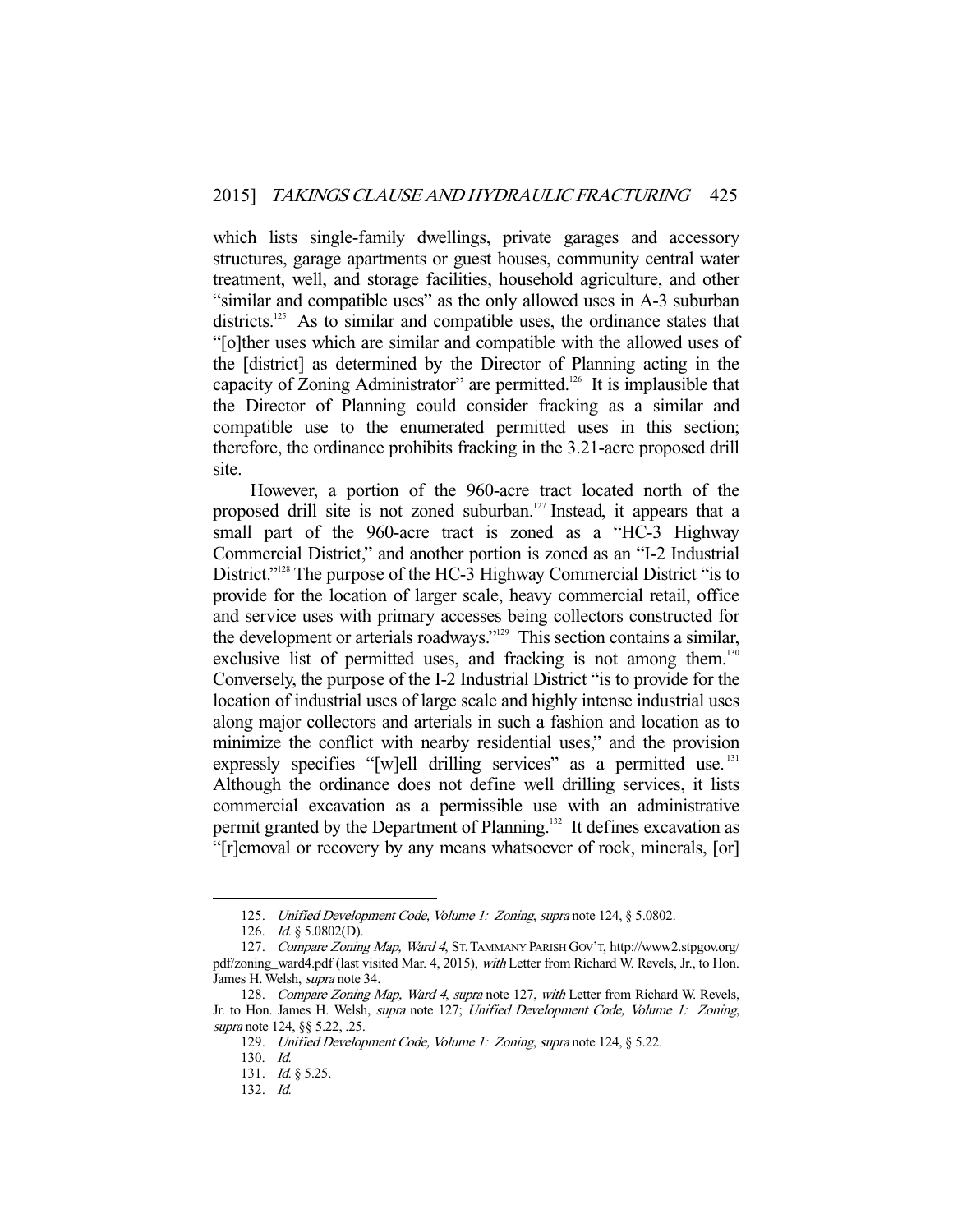mineral substances . . . whether exposed or submerged."<sup>133</sup> Thus, under St. Tammany's zoning laws, Helis cannot frack the 3.21-acre portion of the 960-acre tract of land, but may be permitted to do so in the northern part of the unitized tract that is zoned as industrial. However, as noted above, Helis is currently pursuing permits only on the 3.21-acre suburban tract. Nonetheless, if the zoning ordinance prevents Helis from fracking the 3.21-acre drilling site under the ordinance, Helis and the private landowners may attempt a takings claim against the parish.

## A. Nuisance Exception to Takings Claims

 In addition to the language of the parish ordinance itself, St. Tammany may attempt to defend against a takings claim under a public nuisance theory based on the parish ordinance. If the parish is able to prevail on a public nuisance theory, the zoning ordinance barring fracking activity will not be a taking at all because engaging in a public nuisance on private property is not a landowner right.<sup>134</sup> In regard to prior Takings Clause public nuisance doctrine, the Lucas court stated:

A review of the relevant decisions demonstrates that the "harmful or noxious use" principle was merely this Court's early formulation of the police power justification necessary to sustain (without compensation) any regulatory diminution in value; that the distinction between regulation that "prevents harmful use" and that which "confers benefits" is difficult, if not impossible, to discern on an objective, value-free basis; and that, therefore, noxious-use logic cannot be the basis for departing from this Court's categorical rule that total regulatory takings must be compensated.<sup>135</sup>

Thus, under *Lucas*, the public nuisance doctrine is no longer a valid defense against a takings claim. However, an alternate defense that the parish could raise is that the zoning ordinance is a general land-use plan. In his dissent, Justice Stevens discussed diminutions in property value resulting from zoning regulations that are part of a general land-use plan compared to "spot zoning" ordinances.<sup>136</sup> He reasoned that the latter "is far more likely to constitute a taking."<sup>137</sup> Spot zoning is defined as "a land-use decision which arbitrarily singles out a particular parcel for different, less favorable treatment than the neighboring ones."<sup>138</sup>

<sup>133.</sup> *Id.* § 2.

<sup>134.</sup> See LA. CIV. CODE ANN. art. 667 (2015).

 <sup>135.</sup> Lucas v. S.C. Coastal Council, 505 U.S. 1003, 1004 (1992).

 <sup>136.</sup> Id. at 1073 (Stevens, J., dissenting) (citing Euclid v. Ambler Realty Co., 272 U.S. 365 (1926); Pa. Cent. Transp. Co. v. United States, 438 U.S. 104, 132 n.28 (1978)).

<sup>137.</sup> Id. (citing Pa. Cent. Transp. Co., 438 U.S. at 132 n.28).

<sup>138.</sup> Pa. Cent. Transp. Co., 438 U.S. at 132 (citing ARDEN H. RATHKOPF & DAREN A. RATHKOPF, THE LAW OF ZONING AND PLANNING 26-4 & n.6 (4th ed. 1978)).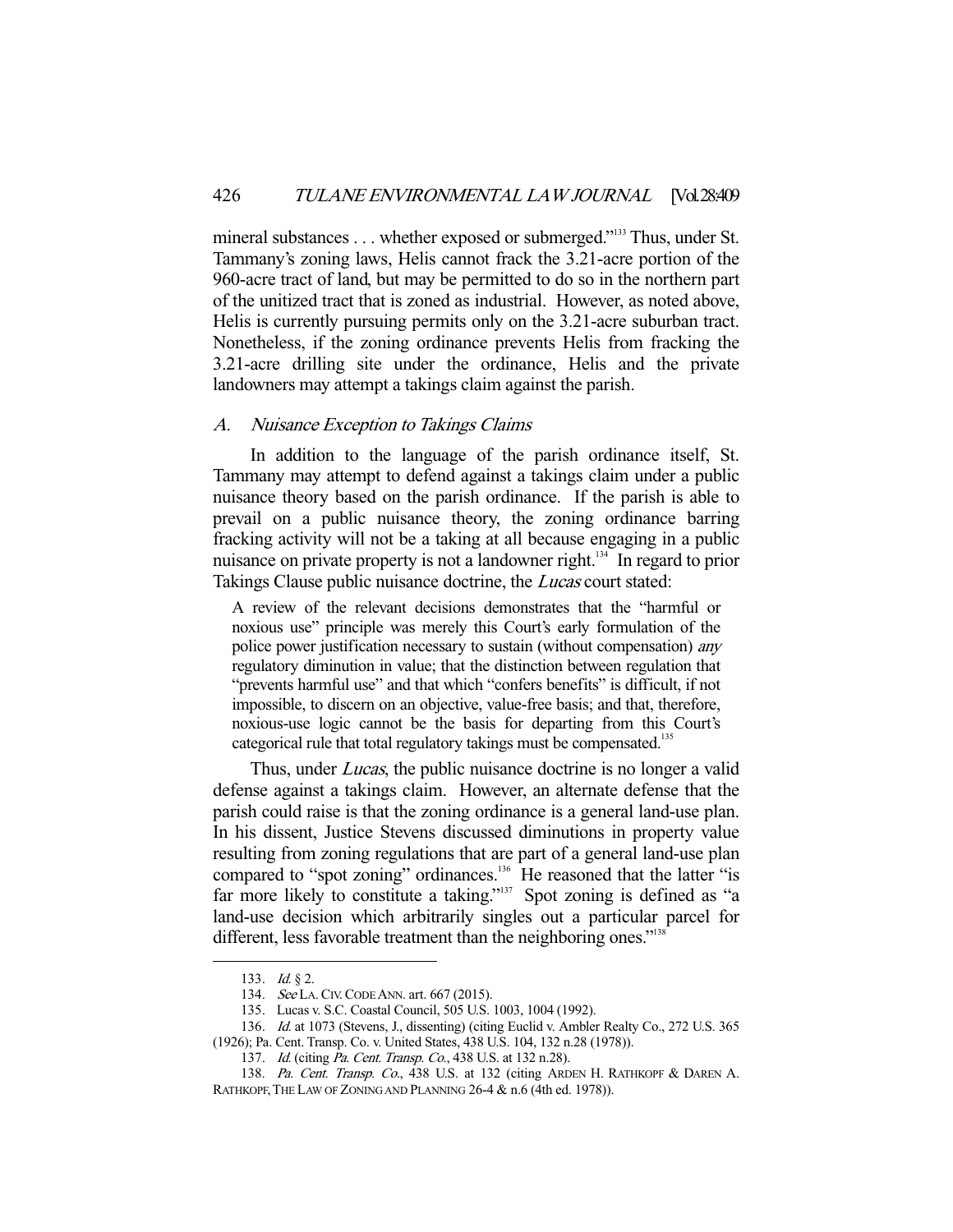#### B. State Preemption in the Context of Takings Claims

 The State of Louisiana also has an interest in whether Helis's fracking project is allowed in St. Tammany Parish. The Louisiana Constitution provides:

The natural resources of the state, including air and water, and the healthful, scenic, historic, and esthetic quality of the environment shall be protected, conserved, and replenished insofar as possible and consistent with the health, safety, and welfare of the people. The legislature shall enact laws to implement this policy.<sup>139</sup>

This is similar to a provision in the Pennsylvania Constitution.<sup>140</sup> In a case involving state preemption of local fracking restrictions, the Pennsylvania Supreme Court recently held that the environmental rights provision in the Pennsylvania Constitution limited the state's power to act contrary to the environmental rights of its citizens.<sup>141</sup> However, Louisiana has a strong history of encouraging its oil and gas industry, and that history is still a major modern theme, unlike in Pennsylvania.<sup>142</sup> The state government will likely attempt to preempt the zoning ordinance, if the ordinance is valid. Under a Louisiana statute, it is likely that the state will be able to preempt any antifracking ordinance. The statute clearly indicates its preemption authority over local laws:

The issuance of the permit by the commissioner of conservation shall be sufficient authorization to the holder of the permit to enter upon the property covered by the permit and to drill in search of minerals thereon. No other agency or political subdivision of the state shall have the authority, and they are hereby expressly forbidden, to prohibit or in any way interfere with the drilling of a well or test well in search of minerals by the holder of such a permit.<sup>143</sup>

 The United States Court of Appeals for the Fifth Circuit cited this statute in its analysis invalidating a local Louisiana law restricting fracking activity in *Energy Management Corp. v. Shreveport*.<sup>144</sup>

 <sup>139.</sup> LA.CONST. art. IX, § 1.

 <sup>140.</sup> PA.CONST. art. 1, § 27.

 <sup>141.</sup> Robinson Township v. Commonwealth, 83 A.3d 901, 975 (Pa. 2013). For an in-depth discussion of state constitutions and fracking bans, see Jordan Lesser, Local Land-Use Control, Constitutional Environmentalism, and Hydrofracking: New York and Beyond, 28 TUL. ENVTL. L.J. 315 (2015).

<sup>142.</sup> See, e.g., Louisiana Gov. Signs Bill Killing Lawsuits Against Oil and Gas Companies, RT.COM (June 10, 2014, 1:53 PM), http://rt.com/usa/164552-louisiana-blll-oil-lawsuits/.

 <sup>143.</sup> LA.REV. STAT.ANN. § 30:28(F) (2015).

 <sup>144. 397</sup> F.3d 297, 302-05 (5th Cir. 2005). For a detailed analysis of state preemption in the fracking context, see Jamal Knight & Bethany Gullman, The Power of State Interest: Preemption of Local Fracking Ordinances in Home-Rule Cities, 28 TUL. ENVTL. L.J. 297 (2015).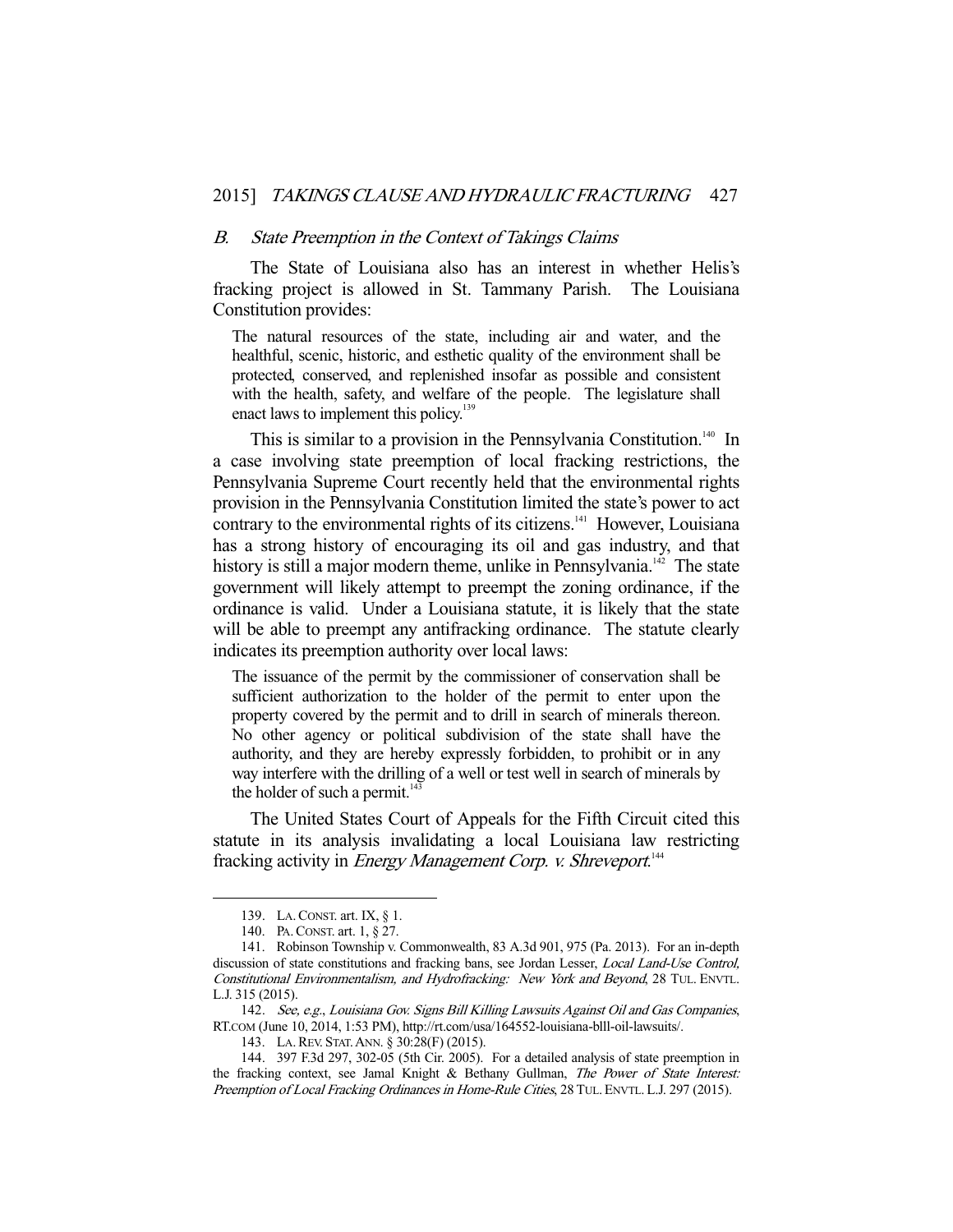#### VI. ANALYSIS

## A. Federal and State Government Takings Claims

 If the Army Corps of Engineers denies Helis's permit application for the wetlands fill permit under section 404 of the CWA, Helis and the private landowners of the 960-acre tract of land may institute a takings claim against the federal government. If Louisiana denies the water quality permit, Helis and the private landowners may sue the state under a takings theory. The federal government's denial of the section 404 permit likely would not constitute a per se taking, nor would the state government's denial of the water quality permit with regard to the private landowner claims. Although the area where the proposed fracking would take place is 88% wetlands, similar to the land in *Lost Tree Village Corp.*, the area is not a wetland in the layman's sense, but instead is likely a loblolly pine and slash pine tree farm.<sup>145</sup>

 In its final rule, the United States Fish and Wildlife Service designated a tract of land containing a tree farm worth over \$33 million as a critical habitat for the dusky gopher frog.<sup>146</sup> Specifically, the \$33 million tract of land was a 1,544-acre tree farm in St. Tammany Parish.<sup>147</sup> Accounting for the difference in the size of the 1,544-acre tract and the 960-acre tract, the 960-acre tract of land is likely worth \$20 million without the permits. If the 960-acre tract of land contains approximately 1,060.61 barrels of oil per acre on average, at \$44.47 per barrel, the oil underneath the land could be worth as much as  $$45$  million.<sup>148</sup> If the 960acre tract of land was the denominator in a per se analysis, $149$  the loss in value of the land with the permit minus its value without the permit is only a loss in value of 42%. Thus, on these facts, the landowners will not prevail under a per se takings claim. There is, of course, a possibility that oil prices will increase, thus increasing the loss in value of the land if the permits are denied, but the increase would have to be drastic for the

<sup>145.</sup> John Bestoloffe, Helis Seeks To Tap Southern Louisiana Shale, EAGLEFORD TEXAS.COM (Apr. 8, 2014), http://eaglefordtexas.com/news/id/42471/helis-seeks-tap-southernlouisiana-shale/; Letter of Comment from Poitevent Landowners to Div. of Policy & Directives Mgmt., U.S. Fish & Wildlife Serv., REGULATIONS.GOV (Feb. 28, 2012), http://www.regulations. gov/#!documentDetail;D=FWS-R4-ES-2010-0024-0154 (under "View Attachment," follow PDF link).

 <sup>146.</sup> Markle Interests, LLC v. U.S. Fish & Wildlife Serv., No. 13-234, slip op. at 11 (E.D. La. Aug. 22, 2014).

 <sup>147.</sup> Id.

<sup>148.</sup> See supra Part II.B. This does not account for deductions for the costs of extraction, providing for a very generous takings analysis for the mineral rights owners.

 <sup>149.</sup> As opposed to including nearby tracts of land into the denominator, which would make a per se taking analysis less favorable to the mineral rights owners.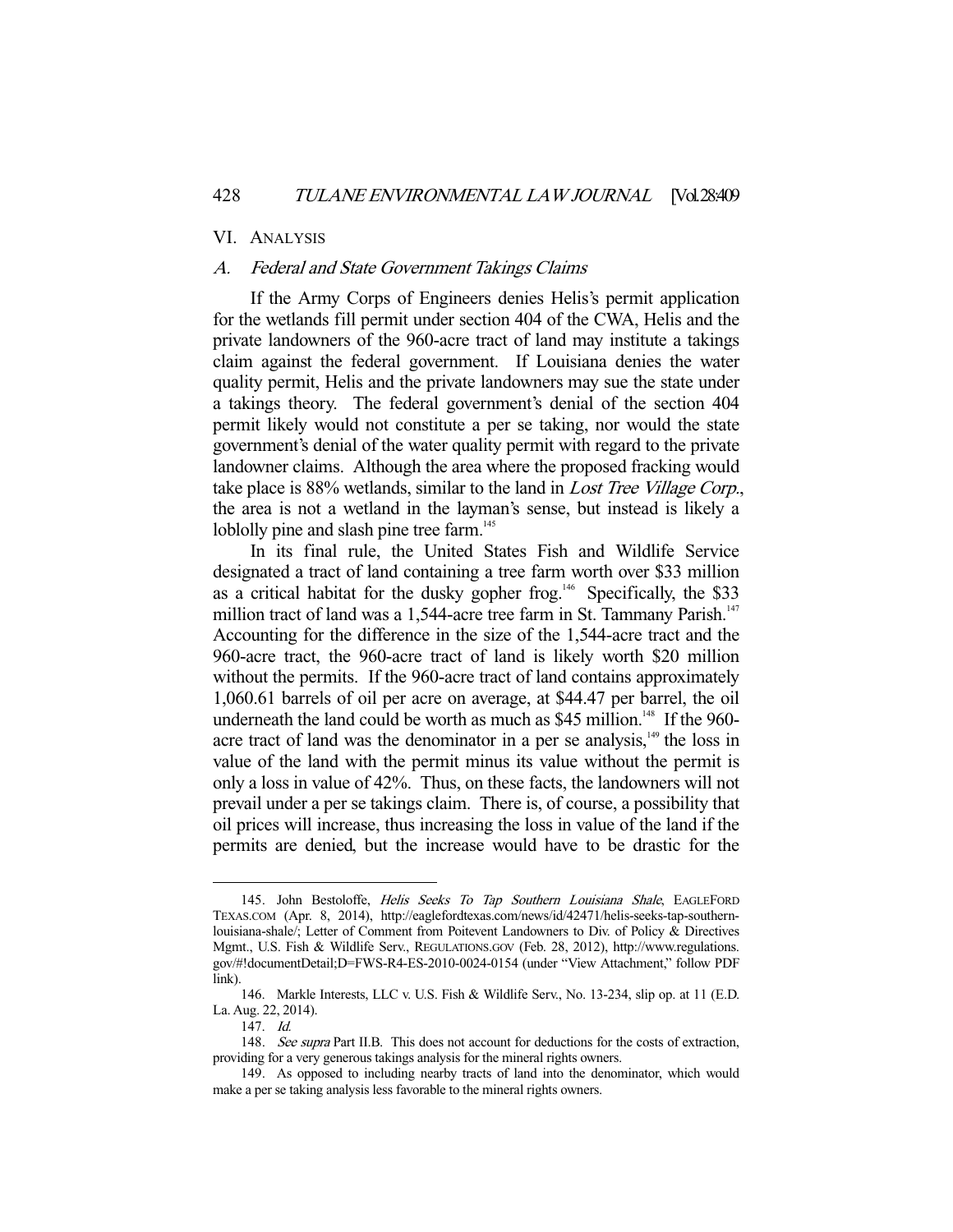landowners to prevail under a per se takings claim. However, if the private landowners have sold their mineral rights to a wholly owned subsidiary so that the mineral rights and the tree farm are separate, the landowners may then be able to prevail on a per se takings claim because then they would be deprived of 100% of the value of their property. Similarly, Helis may be able to prevail on a per se takings claim because its interest is only in the minerals, not the land itself.

 If Helis and the landowners do not prevail under a per se takings theory, the next step in the analysis is whether the denial of the permits would be a partial taking under *Penn Central*. First, the economic impact factor is in favor of Helis and the landowners, as it would be a loss, albeit a speculative loss, of \$45 million minus extraction fees. Second, the investment-backed expectations factor would likely weigh in favor of the government, because Helis and the private landowners knew or should have known that regulations regarding fracking are extensive and often unpredictable. Third, the character of the governmental action factor would likely weigh in favor of the government, unless, like in *Lost Tree* Village Corp., Helis or the private landowners can claim that they were singled out for adverse treatment, because otherwise this factor would never weigh in favor of the governments any time they are faced with takings claims for denials of the permits at issue. Again, it is worth noting that no takings claimant has ever prevailed under the *Penn Central* factor test alone. Therefore, while any entity (including Helis) whose interest is separated from the land may be able to prevail on takings claims, the landowners would be unlikely to prevail against the federal or state governments under a takings theory, at least barring a gigantic increase in oil prices or a showing of individual adverse treatment in the permitting process.

## B. Local Government Takings Claim

 If Helis is able to obtain the section 404 CWA permit and the Louisiana water quality permit, the only regulation stopping Helis from pursuing fracking operations would be St. Tammany Parish's zoning ordinance. As discussed above, state regulations may preempt the zoning ordinance. However, if the ordinance is not preempted, the property owners would be unlikely to prevail on a takings claim against the parish.

 If the property owners file a takings claim against the parish, they may argue that the zoning ordinance is based on public nuisance principles and is therefore invalid under Lucas as a defense against providing just compensation. Similarly, the claimants may argue that the ordinance constitutes "spot zoning" and is therefore compensable under a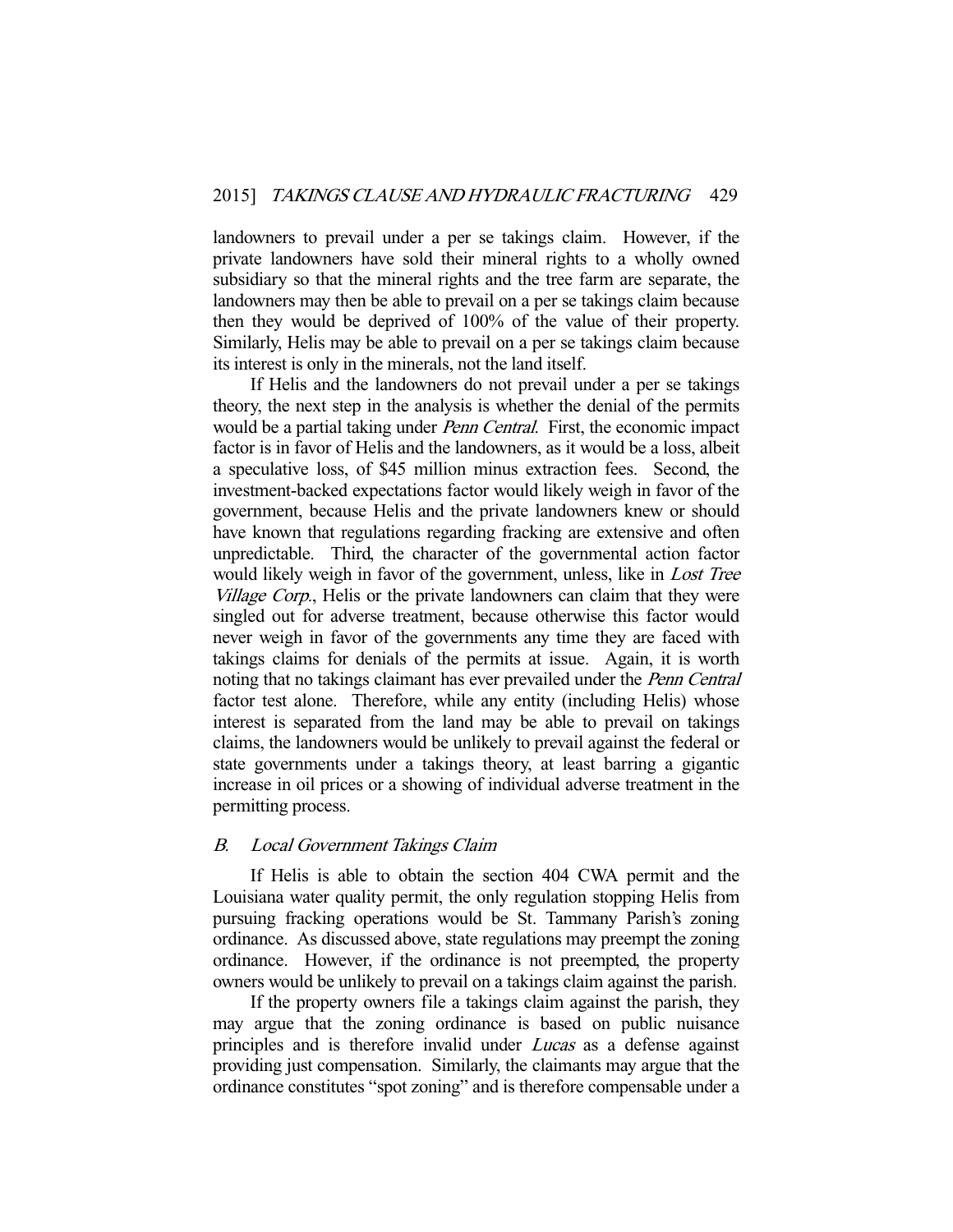takings analysis. If these arguments were valid, because the takings claim could be worth up to \$45 million minus costs of extraction, it is unlikely that St. Tammany Parish would be able to sustain such a claim, and the ordinance might be defeated. The 2014 St. Tammany Parish operating budget totaled \$103 million.<sup>150</sup> A takings recovery by Helis or the landowners of the 960-acre tract of land would be unsustainable by the parish government.

 However, St. Tammany's zoning ordinance does not reference harmful or noxious uses in regard to mineral excavation; instead, the applicable section expressly lists permissible uses of suburban property while banning all dissimilar uses. Also, it is unlikely that the ordinance can be classified as spot zoning because it is a general land-use plan. The only way that the ordinance could be said to arbitrarily single out the 3.21-acre proposed drilling site for less favorable treatment in the fracking context is if the Director of Planning allowed neighboring A-3 suburban district property owners to frack their lands under the "similar and compatible use" provision. This is not the current situation and is extremely unlikely.<sup>151</sup>

 Additionally, property owners within the 960-acre unit that are prevented from fracking in the suburban district may further be prevented from recovery under a takings claim against the parish if a drilling site can be placed on the industrial zoned area of the tract, because in that situation, all the parish would be "taking" would be whatever convenient feature that led Helis to choose the suburban-zoned area for the drilling site. Therefore, if the zoning ordinance is not preempted by the state, it is unlikely that Helis or the private property owners would be able to prevail against the parish in a takings claim.

#### C. A Doctrinal Problem in Takings Law

-

 Takings claims in the mineral rights context are an issue of first impression in the American legal system. Undoubtedly, this issue will create a new doctrine of takings law since they are unique from any other takings situations addressed by courts before: if the government prohibits the activity and provides takings claimants with just compensation, the value of what has been taken still exists underground.

 <sup>150.</sup> 2014 Operating & Capital Budgets, ST. TAMMANY PARISH GOV'T 1, 3, http://www.stp gov.org/files/Public%20Information/2014\_Operating\_\_Capital\_Budget.pdf (last visited Feb. 8, 2015); see also Robert Rhoden, St. Tammany Parish Council Adopts \$118 Million Operating and Capital Budget for 2014, NOLA.COM (Dec. 5, 2013, 8:48 PM), http://www.nola.com/politics/ index.ssf/2013/12/st\_tammany\_parish\_council\_adop\_2.html.

 <sup>151.</sup> Unified Development Code, Volume 1: Zoning, supra note 124, § 5.0802.